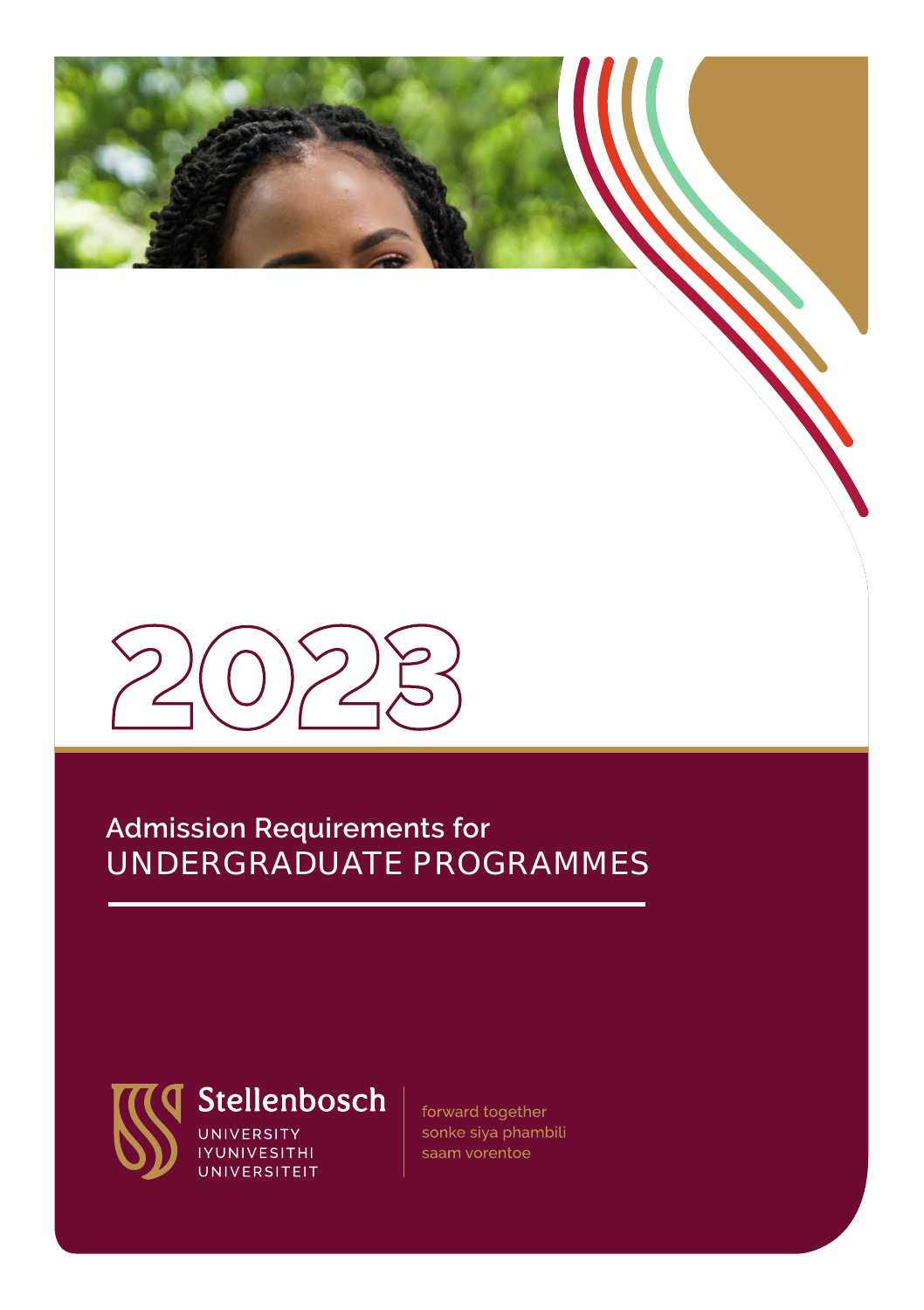# Follow us

Facebook: www.facebook.com/stellenboschuniversity Twitter: @StellenboschUni Instagram: www.instagram.com/stellenboschuni YouTube: www.youtube.com/user/StellenboschUni

# Client Service Centre

Telephone: +27 21 808 9111 Fax: +27 21 808 3822 E-mail: info@sun.ac.za

> Private Bag X1 Matieland, 7602 South Africa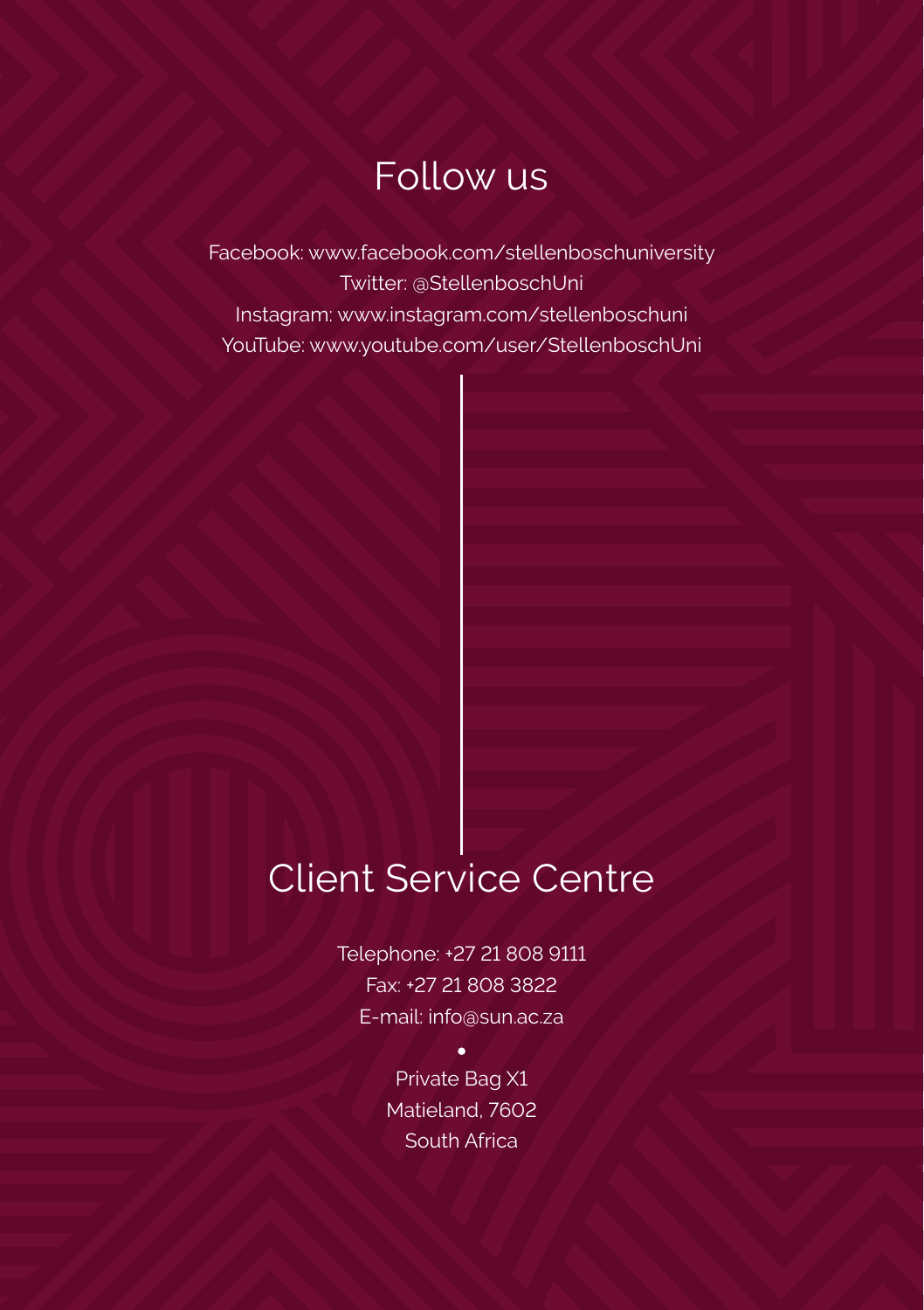# **FIND YOUR FUTURE FACULTY**





**Arts and Social Science**



**Engineering Law**



**Medicine and Health Sciences**



**AgriSciences Economic and Management Science**



**Education**





**Military Science**



**Science Theology**

# **Abbreviations**

EDPs = Extended Degree Programmes IEB = Independent Examinations Board NBTs = National Benchmark Tests NSC = National Senior Certificate SJT = Situational Judgement Test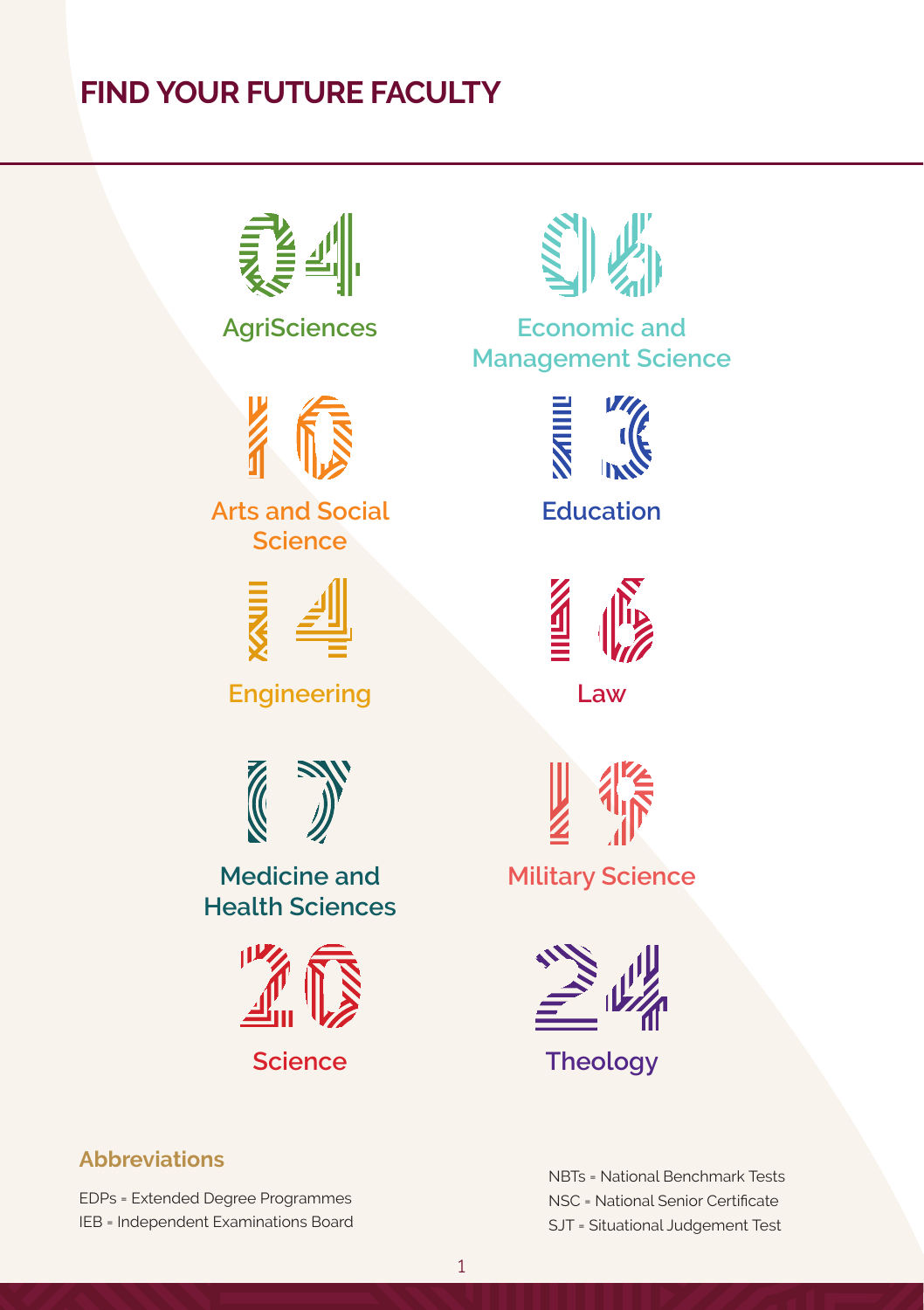# **EXPLORE YOUR STUDY OPTIONS AT STELLENBOSCH UNIVERSITY**

# **CENTRE FOR STUDENT RECRUITMENT AND CAREER ADVICE**

Is Maties the best place for you to study? Well, go on, find out!

Visit the campus and discover the attractions, the traditions and the lifestyle. Get clued up about how to apply, the admission criteria, the financial help available and a lot more.

We are the Centre for Student Recruitment and Career Advice (CSR) and we are here to help you feel welcome.

# **Stellenbosch University Online Open Day**

Saturday, 9 April 2022

At our annual Open Day, we encourage Grade 11 and 12 learners, parents, teachers and guidance counsellors to visit our online Open Day. Come and attend specially prepared faculty exhibitions and information sessions. See videos of our beautiful campus, vibrant student communities and residences. Stay up to date with all things pertaining to this event: visit **www.maties.com.**

# **Advisory services and selfguided campus tours**

A CSR advisor will lead the one-to-one information session. The session will be structured to give you an overview of Stellenbosch University's application process, admission criteria, financial support and student life. An optional self-guided tour is available where you will receive a map and be able to walk around our beautiful campus (Please note that face-to-face sessions may be limited due to the Covid-19 pandemic).

We also offer online advisory sessions for prospective Maties that cannot visit the campus in person.

Visits have to be booked in advance. Bookings: **csr@sun.ac.za.**

# **Career advice**

Choice is good, but the awesome variety of programmes, subjects and career options available to you can be overwhelming. Could you do with a little help to decide on a field of study? Tap into Stellenbosch University's professional career advice service.

Make an appointment at **csr@sun.ac.za** with any of our psychologists for psychometric assessment (online or on-campus) and an individual feedback session for the following:

- Guidance regarding subject choices for Grade 9 learners
- Career guidance for Grade 11 and 12 learners

Still uncertain about what career to choose? Make use of our free career assessment resources at **www.gostudy.net/maties.**

# **Follow us**

**Facebook:** www.facebook.com/ stellenboschuniversity **Twitter:** @StellenboschUni **Instagram:** www.instagram.com/stellenboschuni **YouTube:** www.youtube.com/user/ StellenboschUni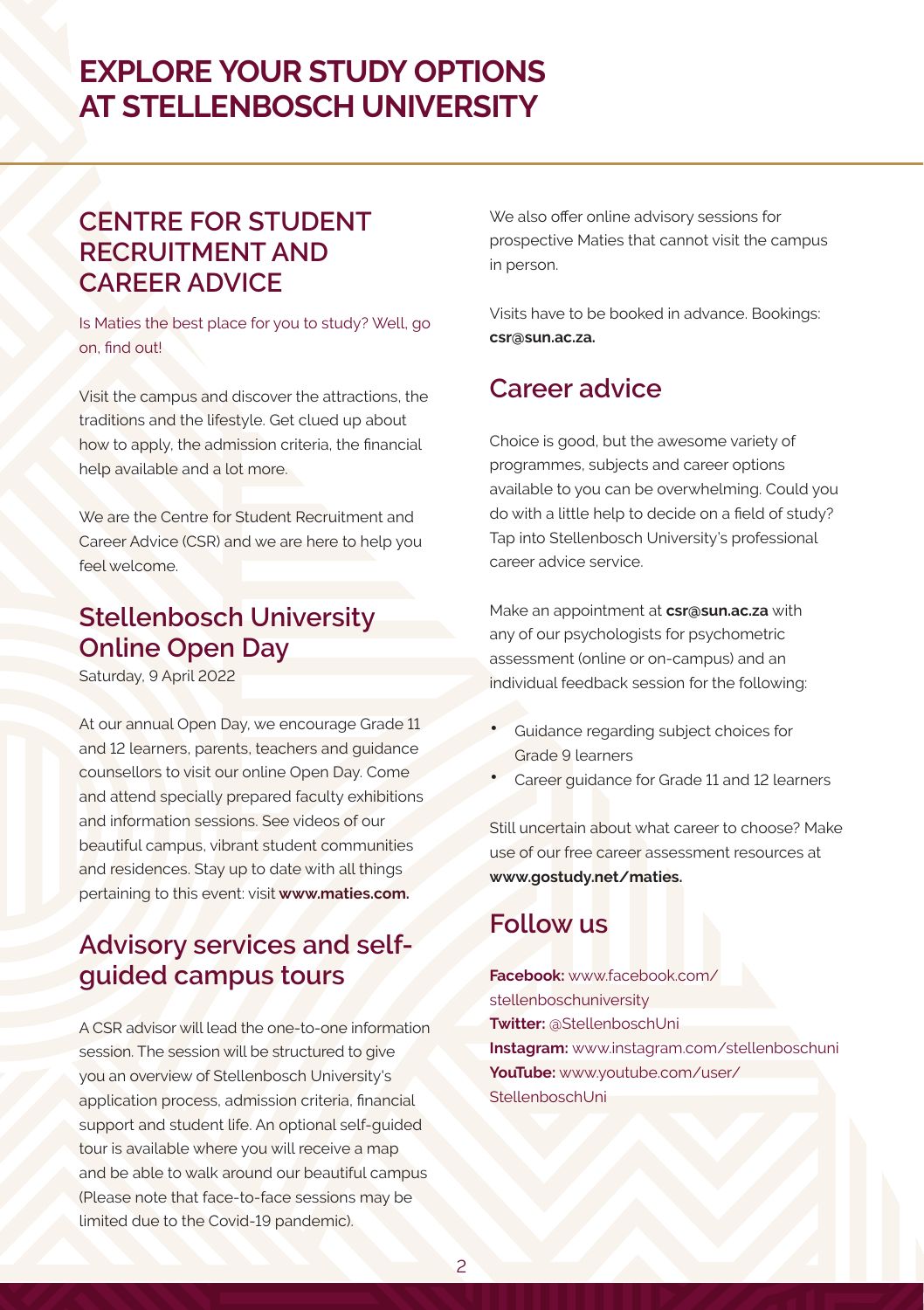# **Admission to the University**

The University receives more applications than there are places for. Therefore, even though you may meet the minimum admission requirements of a programme, you are not guaranteed admission to the programme of your choice. All the University's programmes are selection programmes and applicants are selected according to the faculties' selection guidelines on **www.maties.com > Apply > Admission and selection requirements.**

# **Basic admission requirements for university study**

- A National Senior Certificate (NSC) or Independent Examinations Board (IEB) schoolleaving certificate as certified by Umalusi for admission to bachelor's degree studies.
- With the exception of School of Tomorrow matriculants and applicants for programmes in the Faculty of Law, the University does not require National Benchmark Tests (NBTs) for admission to programmes in 2023.
- To be considered for selection, applicants for programmes in the Faculty of Law have to write the NBTs according to their programme choice before 31 July (see page 16).
- Applicants for programmes in the Faculty of Medicine and Health Sciences have to write the Situational Judgement Test (SJT) before 31 July.
- Further specific requirements to be found under individual programmes.
- Also see the faculties' selection guidelines on **www.maties.com > Apply > Admission and selection requirements**.

# **International applicants**

The academic record of applicants, who apply with an international examination qualification, will be evaluated by the Admission Office in collaboration with Stellenbosch University International. More information for applicants with international qualifications are available on **www. maties.com > Apply > International curricula**.

# **Conditional admission**

If you have not written the final Grade 12 examination yet on application, your final Grade 11 assessment results will determine whether the University will admit you conditionally to a programme. Conditional admission means that you are admitted on condition that your final examination results meet the basic admission requirements for university study and the minimum admission requirements of the programme you applied for. Only then can your admission to the University be finalised.

# **Indemnity**

The University reserves the right to adjust the information in this brochure at any time and as the need arises. This information may therefore be incomplete or out of date. The information is given here to the best of our knowledge and as accurately and fully as was possible at the time of going to press in December 2021. Verifying the given information remains the responsibility of the prospective student. The latest information is available on **www.maties.com** and at the telephone numbers given in this brochure.

# **Client Service Centre**

Tel: 021 808 9111 Email: info@sun.ac.za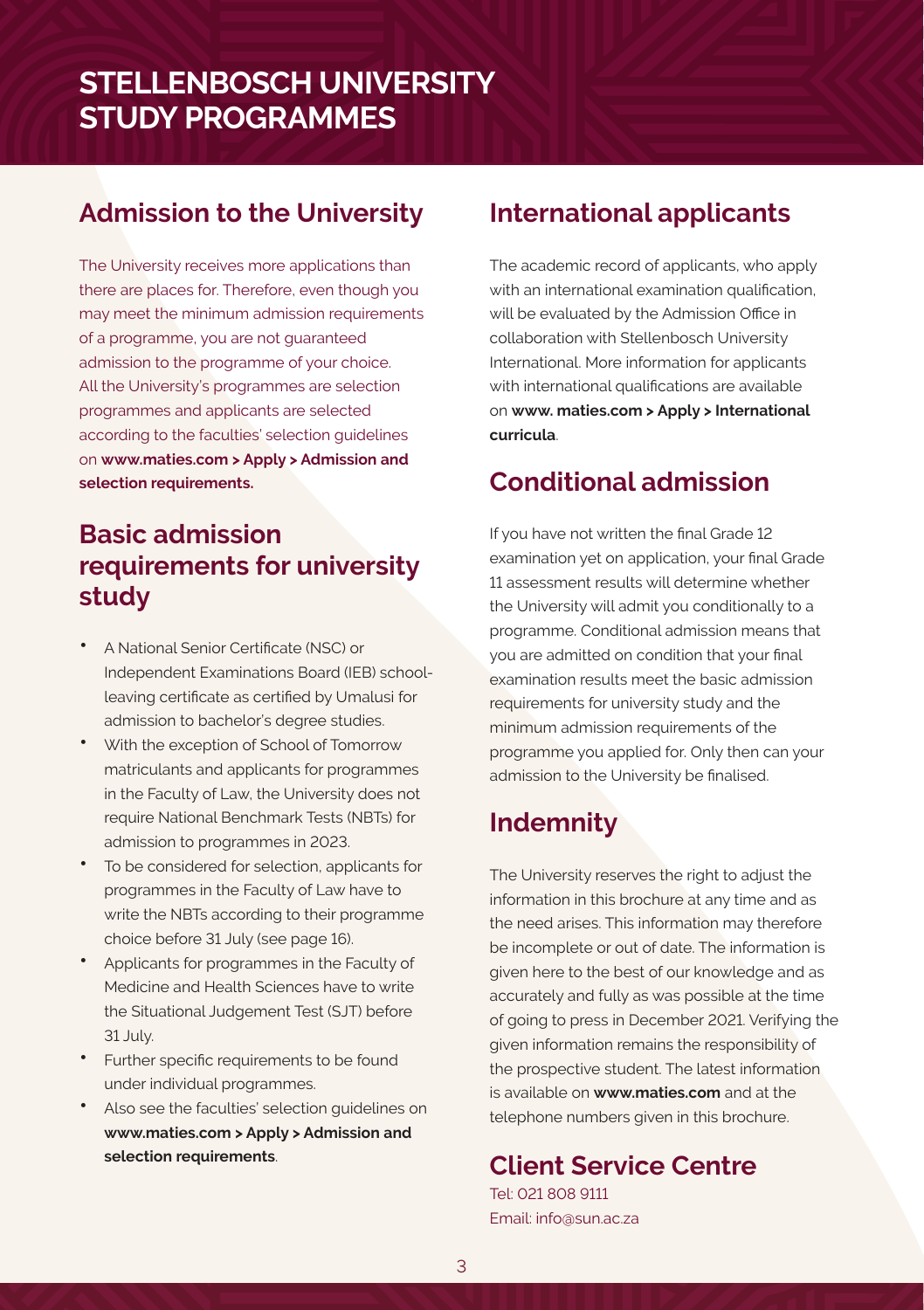# **FACULTY OF AGRISCIENCES**

### **Admission and selection**

Applicants, who meet the minimum requirements for their chosen programme, are selected according to the Faculty's selection guidelines available on **www.maties.com > Apply > Admission and selection**.

# **BAgric in Agribusiness Management (3 years)**

- An NSC aggregate of at least 60% (excluding Life Orientation)
- English OR Afrikaans (Home Language or First Additional Language) 50%
- Mathematics 60%
- Physical Sciences (Physics and Chemistry) 50%

## **BScAgric in Agricultural Economics (4 years)**

- An NSC aggregate of at least 60% (excluding Life Orientation)
- English OR Afrikaans (Home Language or First Additional Language) 50%
- Mathematics 60%
- Physical Sciences (Physics and Chemistry) 50%

### **Fields of study**

- Agricultural Economic Analysis
- Agricultural Economic Analysis and Management
- Agricultural Economic Analysis and Management with Food Science
- Agricultural Economics with Food Science

# **BAgric in Agricultural Production and Management: Elsenburg (3 years)**

This programme is offered in collaboration with the Cape Institute for Agricultural Training: Elsenburg. Students reside on the Elsenburg campus where they receive all their training. For more information, phone the Institute on 021 808 7700.

- An NSC aggregate of at least 55% (excluding Life Orientation)
- English OR Afrikaans (Home Language or First Additional Language) 50%
- Mathematics 50% OR Mathematical Literacy 60%
- Physical Sciences (Physics and Chemistry) 50% OR

Life Sciences 50% OR Agricultural Sciences 50%

### **Fields of study**

- Animal Production
- Cellar Management
- Cellar Technology
- Extension and Animal Production
- Extension and Plant Production
- Plant Production
- Plant and Animal Production

# **BScAgric in Animal Production Systems (4 years)**

- An NSC aggregate of at least 60% (excluding Life Orientation)
- English OR Afrikaans (Home Language or First Additional Language) 50%
- Mathematics 60%
- Physical Sciences (Physics and Chemistry) 50%

### **Field of study**

- Animal Science

# **BSc in Conservation Ecology (4 years)**

- An NSC aggregate of at least 60% (excluding Life Orientation)
- English OR Afrikaans (Home Language or First Additional Language) 50%
- Mathematics 60%
- Physical Sciences (Physics and Chemistry) 50%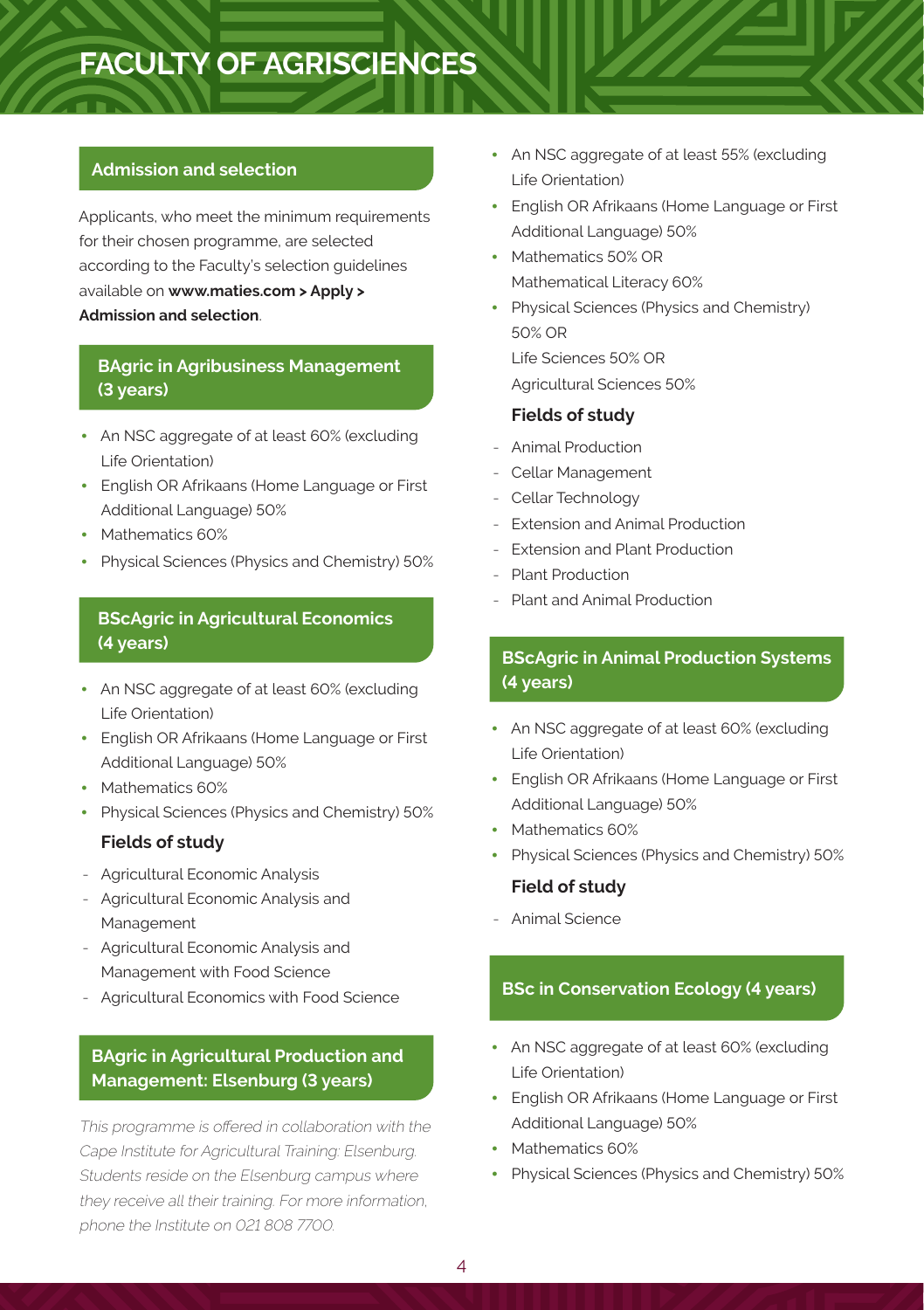# **Bachelor of Data Science (BDatSci) (4 years)**

- An NSC aggregate of at least 80% (excluding Life Orientation)
- Mathematics 80%
- Afrikaans Home Language 60% or
- English Home Language 60% or
- Afrikaans First Additional Language 75% or
- English First Additional Language 75%

### **Field of study**

- Statistical Genetics

# **BSc in Food Science**

- An NSC aggregate of at least 60% (excluding Life Orientation)
- English OR Afrikaans (Home Language or First Additional Language) 50%
- Mathematics 60%
- Physical Sciences (Physics and Chemistry) 50%

### **BSc in Forestry (Forestry and Wood Sciences) (BScFor) (4 years)**

- An NSC aggregate of at least 60% (excluding Life Orientation)
- English OR Afrikaans (Home Language or First Additional Language) 50%
- See additional requirements for each field of study

### **Fields of study**

- Forestry and Natural Resources Sciences
	- Mathematics 60%
	- Physical Sciences (Physics and Chemistry) 50%
- Wood and Wood Products Sciences
	- Mathematics 70%
	- Physical Sciences (Physics and Chemistry) 60%

# **BScAgric in Plant and Soil Science (4 years)**

- An NSC aggregate of at least 60% (excluding Life Orientation)
- English OR Afrikaans (Home Language or First Additional Language) 50%
- Mathematics 60%
- Physical Sciences (Physics and Chemistry) 50%
- See the higher requirement below for the field Soil and Water Management

### **Fields of study**

- Crop Production Systems
- Crop Production Systems with Agronomy, Agricultural Economics and Animal Science
- Crop Protection and Breeding
- Soil and Water Management

*If you take Soil Science and Chemistry as majors in this field:* 

• Mathematics 70%

### **VBScAgric in Viticulture and Oenology (4 years)**

- An NSC aggregate of at least 60% (excluding Life Orientation)
- English OR Afrikaans (Home Language or First Additional Language) 50%
- Mathematics 60%
- Physical Sciences (Physics and Chemistry) 50%

### **Extended Degree Programmes (EDP)**

*An EDP entails one extra year of study. Except for BAgric in Agricultural Production and Management: Elsenburg, all the programmes above are also available as extended degree programmes.*

- An NSC aggregate of at least 60% (excluding Life Orientation)
- English OR Afrikaans (Home Language or First Additional Language) 50%
- Mathematics between 55% and 59,9%
- Physical Sciences (Physics and Chemistry) between 45% and 49,9%

*For the BScAgric with Soil Science and Chemistry as major subjects, as above BUT:*

• Mathematics between 60% and 69.9%

*For the BScFor (Wood and Wood Products Sciences), as above BUT:* 

- Mathematics between 60% and 69,9%
- Physical Sciences (Physics and Chemistry) between 55% and 59,9%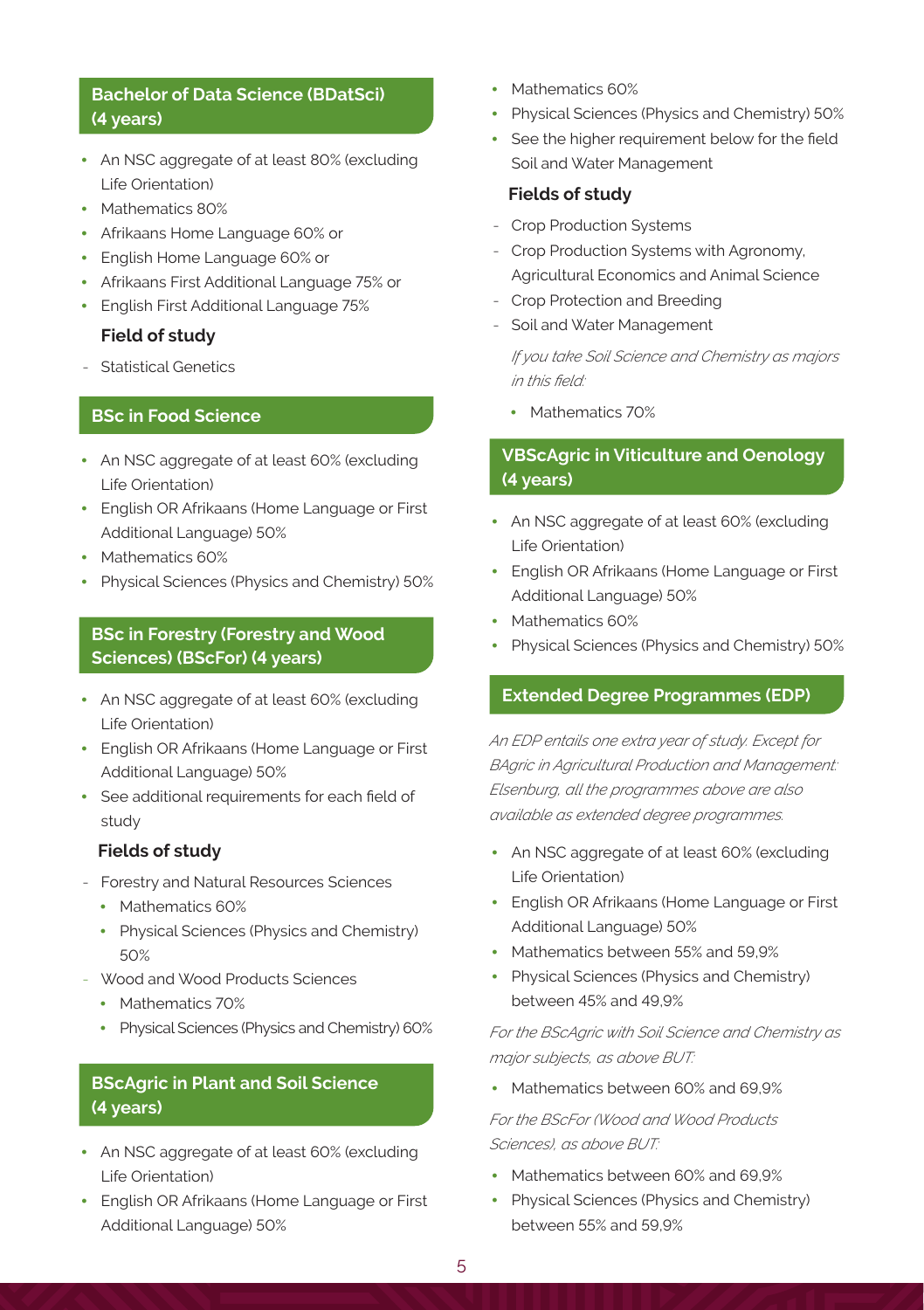# **FACULTY OF ECONOMIC AND MANAGEMENT SCIENCES**

Since its founding in 1925, the Faculty of Economic and Management Sciences (EMS) has grown from 15 students to more than 8 500, the largest of Stellenbosch University's ten faculties. The Faculty produced prominent business leaders and entrepreneurs by delivering well-educated and well-rounded graduates who are equipped to serve the business sector.

### **Language of instruction**

The first year of all undergraduate programmes are presented in parallel-medium instruction (English and Afrikaans in separate groups), with some exceptions where modules are offered in only English. In the second and third years, the language of instruction differs from module to module and can be either one of. or a combination of, the following: parallel medium; English, with support in Afrikaans; or in exceptional cases English only. One programme, the BAcc programme, is offered fully in separate classes (parallel-medium instruction) from the first to the final year.

### **Selection**

Applicants must meet the requirements of the program they are applying for (see Conditional Admission on page 3). Admission requirements are amended annually. For the latest information on admission requirements and selection guidelines, **visit www.maties.com> What can I study? > Undergraduate> Economic and Management Sciences**.

Applicants who are unsure whether they will meet the admission requirements are advised to apply for the programme of their choice. They may qualify for another programme when their Grade 12 results are available.

# **National Benchmark Tests (NBTs)**

Only prospective students who apply for programmes with a focus on Law, such as BCom (Law) or BAccLLB, have to write the NBTs. For admission requirements, see under the Faculty of Law, page 16.

### **Programme renewal**

The curricula of all undergraduate programmes are currently being renewed. Our programme offering may change – in particular the focal areas in programmes. For updates on programme renewal, we advise prospective students to keep an eye on the Faculty's information on **www.maties.com.**

### **Focal areas**

Focal areas help students to choose a career focus in the broad BCom programmes. A focal area is not a programme and the suggested module combinations are simply a recommendation to help students prepare for a career. Focal areas are chosen when students register for the second year of the programme

### **UNDERGRADUATE DIPLOMA PROGRAMME**

### **Diploma in Sustainable Development (3 years)**

Students are selected on academic merit and a written motivation that applicants complete as part of the departmental application form. At most, 30 students are selected. The language of instruction is English.

- An NSC aggregate of at least 55% (excluding Life Orientation)
- English Home Language 50% OR English First Additional Language 60%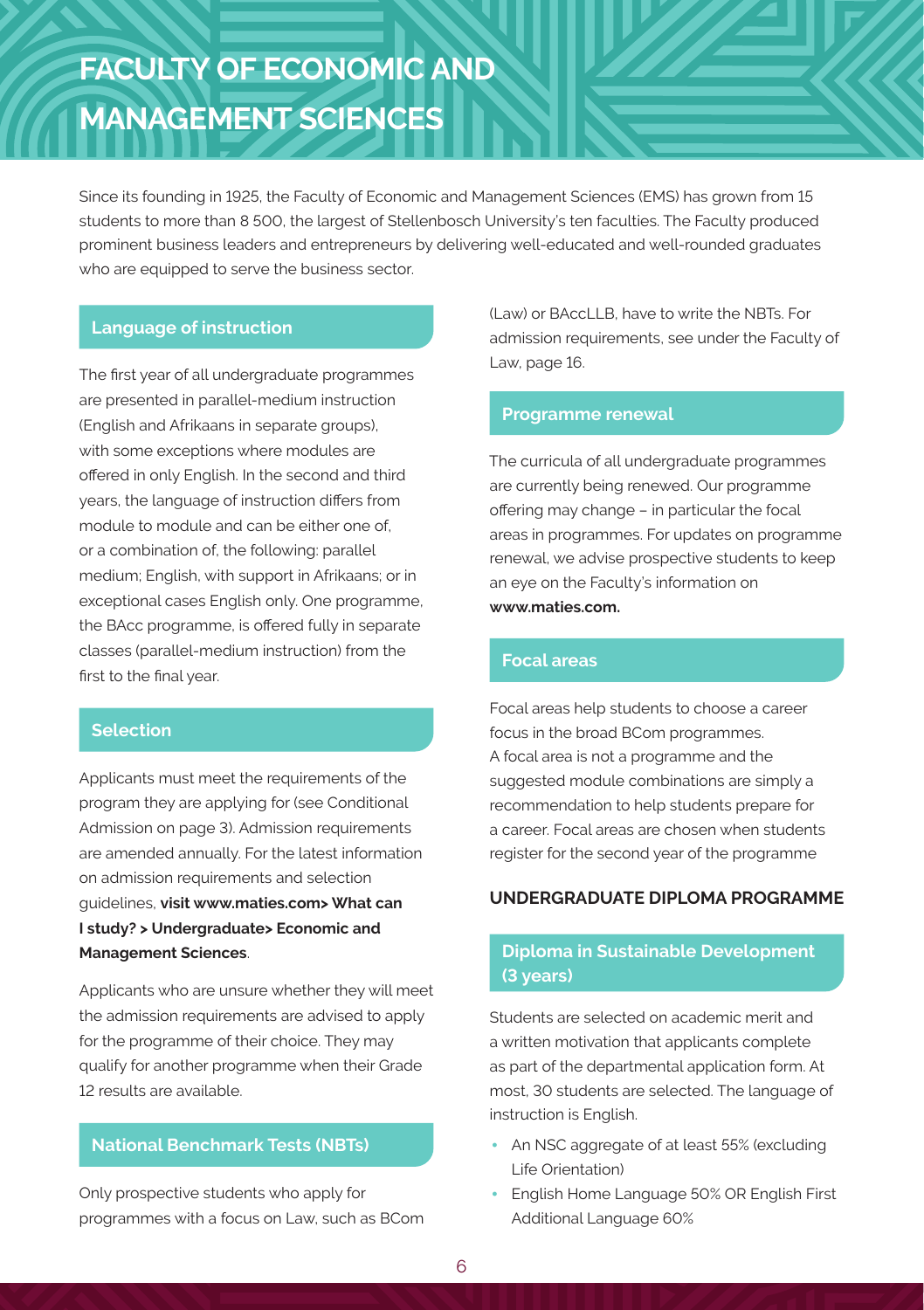AND

- Mathematics 50% OR
- Mathematical Literacy 60% OR
- Mathematics 40% or Mathematical Literacy 50% AND 60% for Business Studies or Economics or Accounting

## **DEGREE PROGRAMMES WITH A FOCUS ON LAW**

For admission requirements, see under the Faculty of Law on page 16.

## **BCom (Law) (3 years) BAccLLB (5 years)**

# **BROAD DEGREE PROGRAMMES WITH VARIOUS CAREER FOCUSES**

### **BCom (Economic Sciences) (3 years)**

- An NSC aggregate of at least 65% (excluding Life Orientation)
- Mathematics 60%
- English Home Language 50% OR Afrikaans Home Language 50% OR Afrikaans First Additional Language 60% OR English First Additional Language 60%

### **Focal areas**

- Econometrics
- Economic and Management Consultation
- Financial Sector
- Transport Economics

# **BCom (Management Sciences) (3 years)**

- An NSC aggregate of at least 65% (excluding Life Orientation)
- Mathematics 60%
- English Home Language 50% OR Afrikaans Home Language 50% OR Afrikaans First Additional Language 60% OR English First Additional Language 60%

### **Focal areas**

- Agricultural Economics
- Business Analytics
- Entrepreneurship and Innovation
- Financial Management
- Financial Planning
- Human Resource Management
- Information Systems Management
- Investment Management
- Logistics and Supply Chain Management
- Marketing Management
- Public and Development Management

# **BCom (Management Sciences) Extended Degree Programme (EDP) (4 years)**

This programme entails one extra year of study. If your results do not meet the requirements of a main stream programme, but they do meet the requirements of this programme, you may come into consideration for admission to the EDP. Only socio-economically (SES) and educationally disadvantaged candidates will be considered for the limited space in the EDP. See the Admission Policy and SES criteria on

#### **www.sun.ac.za > About us > SU Policies > A-C.**

- An NSC aggregate of at least 60% (excluding Life Orientation)
- Mathematics 50%
- English Home Language 50% OR Afrikaans
- Home Language 50% OR Afrikaans First Additional Language 60% OR English First Additional Language 60%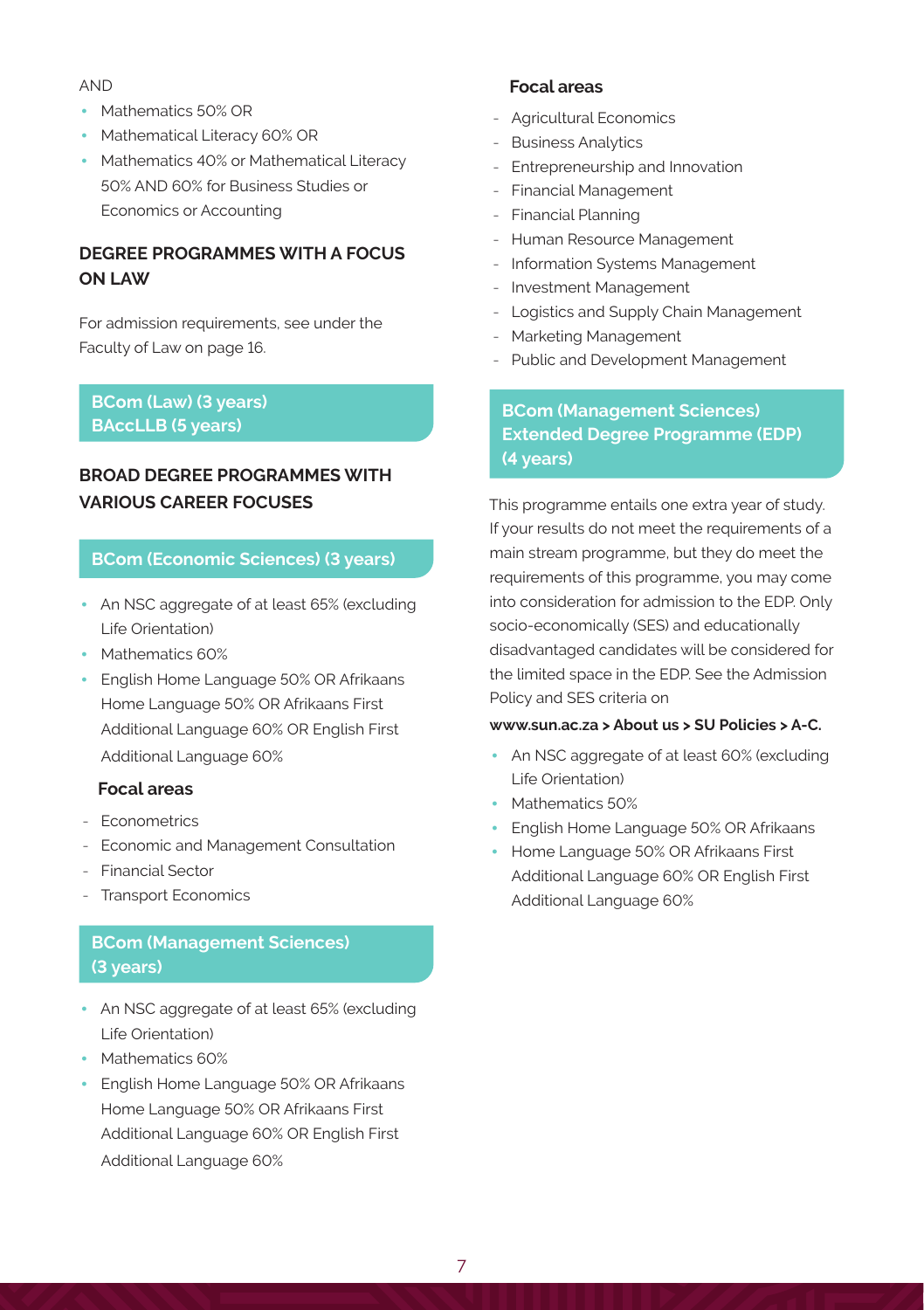## **BCom (Mathematical Sciences) (3 years)**

- An NSC aggregate of at least 70% (excluding Life Orientation)
- Mathematics 75%
- English Home Language 50% OR Afrikaans Home Language 50% OR Afrikaans First Additional Language 60% OR English First Additional Language 60%

### **Focal areas**

- Data Science
- Financial Risk Management
- Operations Research

### **BCom (International Business) (4 years)**

A limited number of students are selected by means of a special selection process. The third year includes an international exchange semester. The language of instruction is English.

- An NSC aggregate of at least 80% (excluding Life Orientation)
- Mathematics 70%
- English Home Language 70% OR English First Additional Language 80%
- Any Additional Language 70%

### **Bachelor of Data Science (BDatSci) (4 years)**

This is an interfaculty programme. For the latest information, consult **www.sun.ac.za/ datascience.**

- An aggregate of at least 80% (This aggregate is based on your six best subjects, excluding Life Orientation.)
- Mathematics 80%
- Home Language 60%
- If English is not the home language, English First Additional Language 75%

### **Focal areas**

- Analytics and Optimisatioin
- Behavioural Economics
- Statistical Learning

### **DEGREE PROGRAMMES FOR PROFESSIONAL REGISTRATION**

For updates on programme renewal, please visit **www.maties.com > What can I study? > Undergraduates > Economic and Management Sciences**.

### **BCom (Actuarial Science) (3 years)**

- An NSC aggregate of at least 80% (excluding Life Orientation)
- Mathematics 80%
- Home Language 60%
- If English is not the home language, English First Additional Language 75%

### **BCom (Industrial Psychology) (3 years)**

Statutory registration with the Health Professions Council of South Africa (HPCSA) as a Psychometrist or Industrial Psychologist is possible after further studies, an internship and passing the relevant professional board exam.

- An NSC aggregate of at least 65% (excluding Life Orientation)
- Mathematics 60%
- English Home Language 50% OR Afrikaans Home Language 50% OR Afrikaans First Additional Language 60% OR English First Additional Language 60%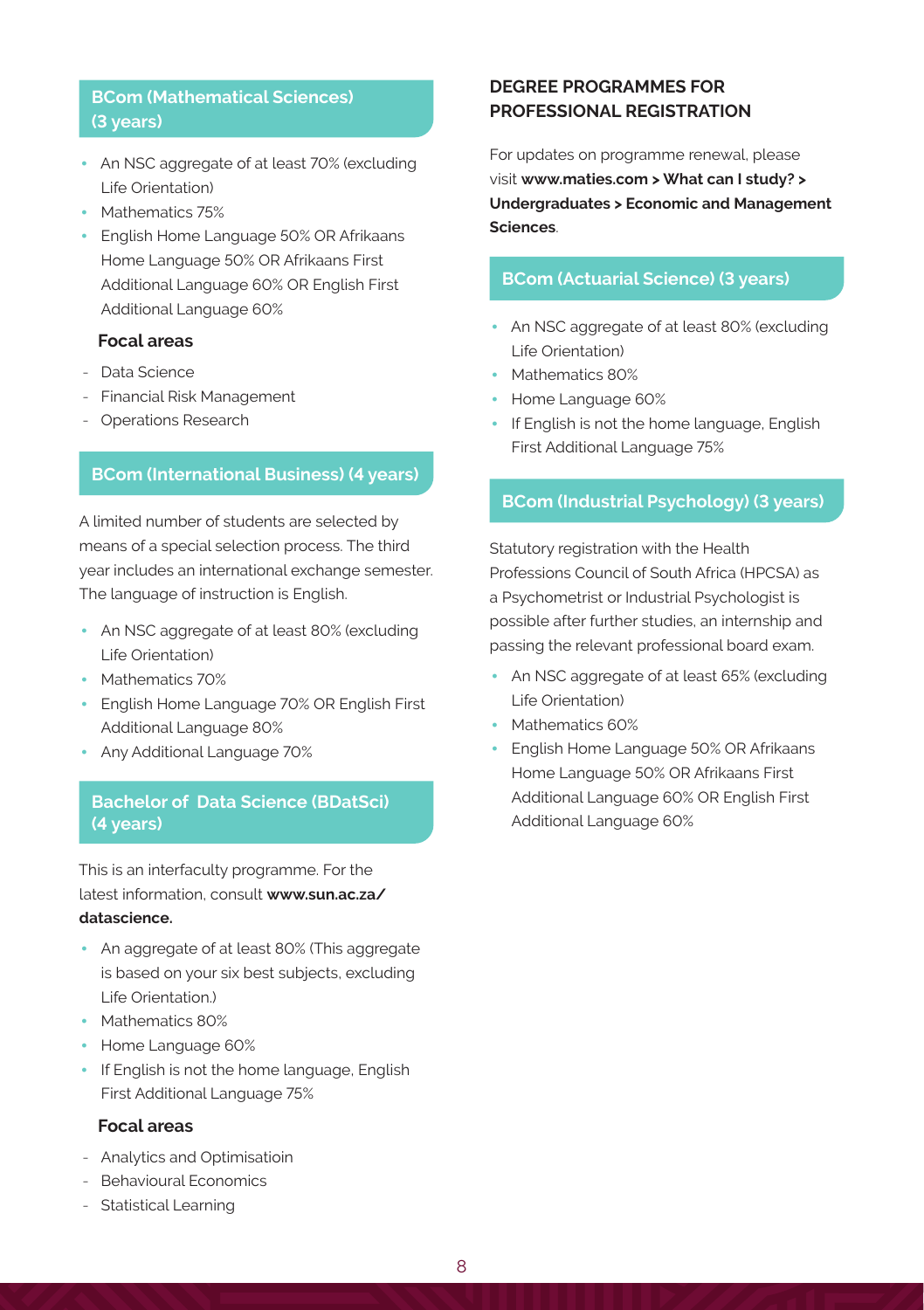# **BAcc (3 years)**

The BAcc degree is your first step towards becoming a Chartered Accountant. To obtain the professional qualification of Chartered Accountant, you have to pass the examinations of the South African Institute of Chartered Accountants (SAICA) and/or the Independent Regulatory Board for Auditors (IRBA).

- An NSC aggregate of at least 70% (excluding Life Orientation)
- Mathematics 70% OR Mathematics 60% and Accounting 70%
- English Home Language 50% OR Afrikaans Home Language 50% OR Afrikaans First Additional Language 60% OR English First Additional Language 60%

## **BCom (Management Accounting) (3 years)**

To obtain the internationally recognised professional qualification of chartered management accountant, you have to pass the examinations of the Chartered Institute of Management Accountants (CIMA, London).

- An NSC aggregate of at least 65% (excluding Life Orientation)
- Mathematics 60%
- English Home Language 50% OR Afrikaans Home Language 50% OR Afrikaans First Additional Language 60% OR English First Additional Language 60%

# **BCom (Financial Accounting) (3 years)**

To obtain the internationally recognised professional qualification of chartered certified accountant, you have to pass the examinations of the Association of Chartered Certified Accountants (ACCA, London).

- An NSC aggregate of at least 65% (excluding Life Orientation)
- Mathematics 60%
- English Home Language 50% OR Afrikaans Home Language 50% OR Afrikaans First Additional Language 60% OR English First Additional Language 60%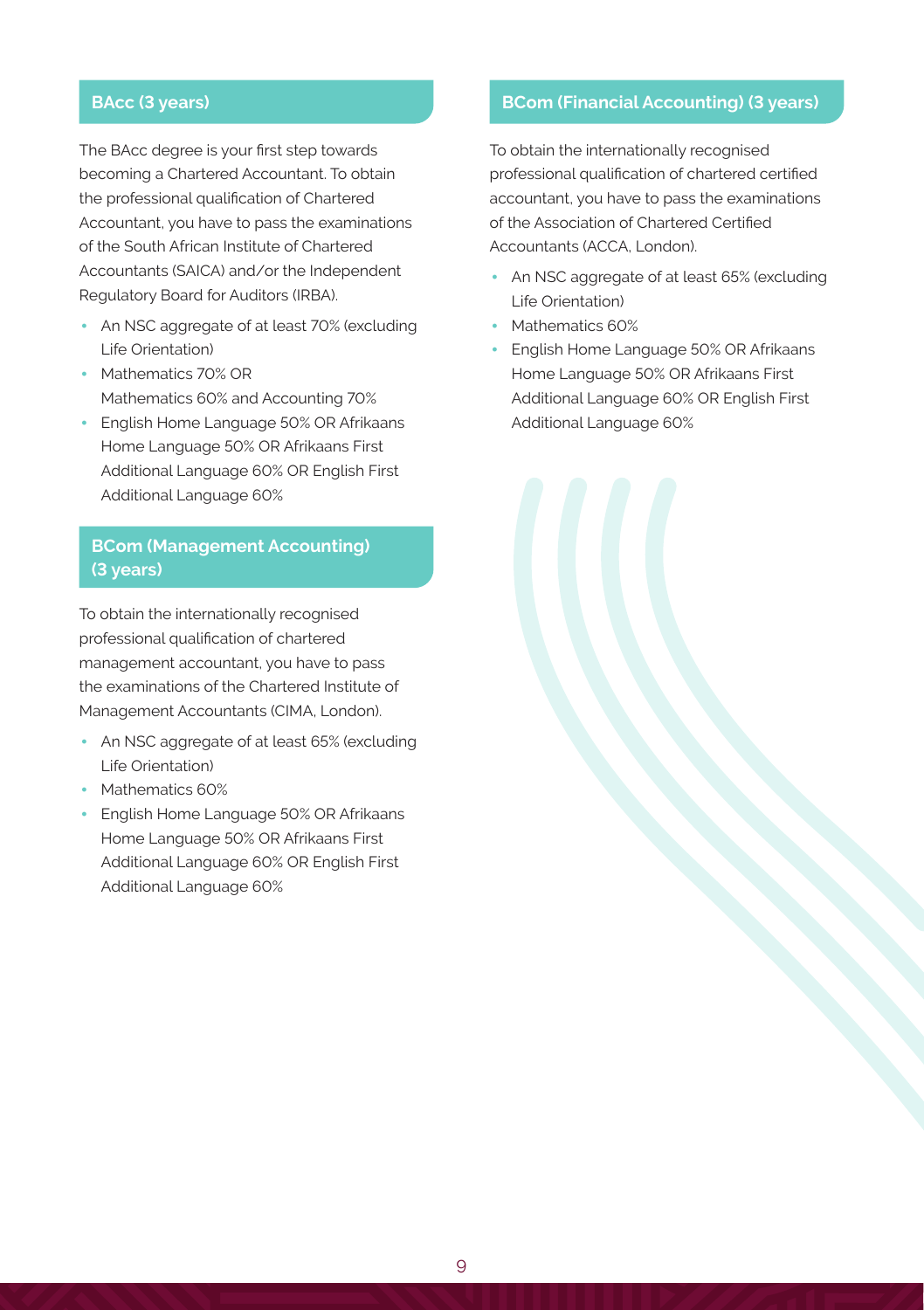# **FACULTY OF ARTS AND SOCIAL SCIENCES**

Our general programmes give you a broad background for a variety of careers in related fields. Our specialised programmes focus on specific careers. The programmes marked with a # are available as extended degree programmes.

## **General admission requirements**

- An NSC aggregate of at least 63% (excluding Life Orientation)
- See further admission requirements under the programmes
- Also see the Faculty's selection guidelines on **www.maties.com > Apply > Admission and selection**

### **GENERAL DEGREE PROGRAMMES**

## **BA in Humanities# (3 years)**

- Home Language 50%
- First Additional Language 40%

*If you take Socio-Informatics as a university subject, then also:*

• Mathematics 50% OR Mathematical Literacy 70%

### **Routes**

- Human Thought, Language, Culture and Art
- People and Society

### **BA in Language and Culture# (3 years)**

- Home Language 50%
- First Additional Language 40%

### **SPECIALISED DEGREE PROGRAMMES**

## **BA in Development and the Environment# (3 years)**

- Home Language 50%
- First Additional Language 40%

*If you take Socio-Informatics as a university subject, then also:*

• Mathematics 50% OR Mathematical Literacy 70%

*If you take Economics as a university subject, then also:*

• Mathematics 60%

# **BA in Drama and Theatre Studies (3 years)**

- An NSC aggregate of at least 60% (excluding Life Orientation)
- Home Language 50%
- First Additional Language 50%
- Selection requirements are available at **www.maties.com > Apply > Application documents; or at amm@sun.ac.za**
- Candidates must be available for auditions and/or interviews at the Drama Department in Stellenbosch during August.

### **Routes**

- Acting and Performance Training
- Technical and Management Training

# **BA in Human Resource Management # (3 years)**

- Home Language 50%
- First Additional Language 40%
- Mathematics 50% OR Mathematial Literacy 70%

# **BA in International Studies# (3 years)**

• English Home Language 50% OR English First Additional Language 60%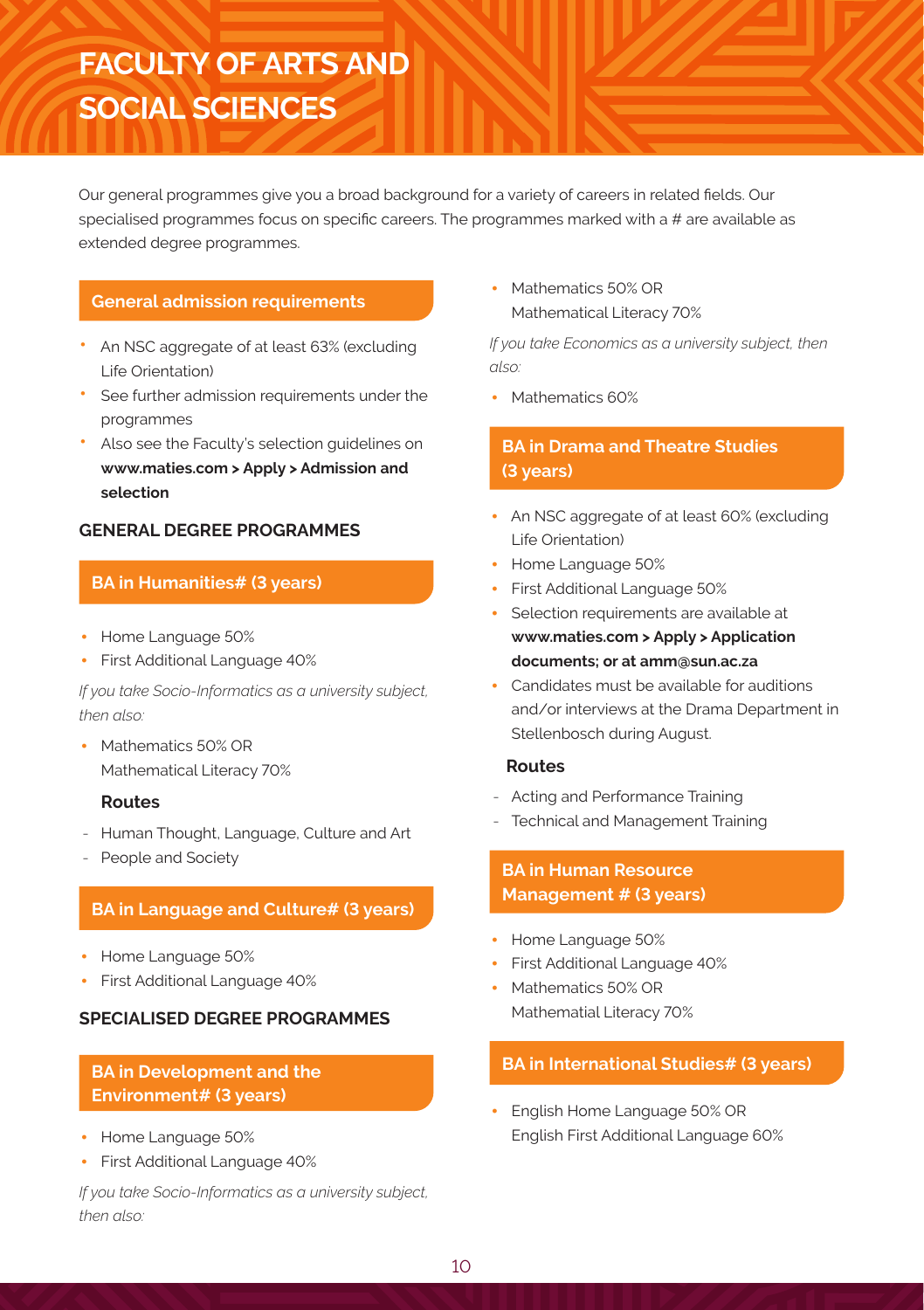# **BA in Law (3 years)**

See BA (Law) under the Faculty of Law, page 16.

### **Bachelor of Music (BMus) (4 years)**

- An NSC aggregate of at least 60% (excluding Life Orientation)
- Home Language 50%
- First Additional Language 40%
- In the main instrument (or in singing) at least a practical standard in classical music equivalent to the Grade VII examination and theoretical knowledge equivalent to any of the examining bodies' Grade V theory examination
- Candidates must be available for an audition and theoretical test at the Department of Music in Stellenbosch, where candidates must demonstrate proof of the required standards. On receiving your application, we send you information about the audition. Further information at **auditions@sun.ac.za**

*If you take Mathematics as a university subject, then also:*

• Mathematics 70%

#### **Routes**

- Music Education
- Musicology
- Music Technology
- Performance
- **Composition**

### **BA in Music (3 years)**

- An NSC aggregate of at least 60% (excluding Life Orientation)
- Home Language 50%
- First Additional Language 40%
- In the main instrument (or in singing) at least a practical standard in classical music equivalent to the Grade VII examination and theoretical knowledge equivalent to any of the examining bodies' Grade V theory examination
- Candidates must be available for an audition and theoretical test at the Department of Music in Stellenbosch, where they must

demonstrate proof of the required standards. On receiving your application, we send you information about the audition. Further information at **auditions@sun.ac.za**

*If you take Mathematics as a university subject, then also:*

• Mathematics 70%

### **Diploma in Practical Music (3 years)**

- A National Senior Certificate with at least 40% in each of four school subjects (excluding Life Orientation)
- In the main instrument (or in singing) at least a practical standard in classical music equivalent to the Grade VII examination and theoretical knowledge equivalent to any of the examining bodies' Grade III/IV theory examination
- Candidates must be available for an audition and theoretical test at the Department of Music in Stellenbosch, where they must demonstrate proof of the required standards. On receiving your application, we send you information about the audition. Further information at **auditions@sun.ac.za**

## **Advanced Diploma in Practical Music (1 year)**

- Diploma in Practical Music with Music Studies S 221 and 261
- Candidates must be available for an audition at the Department of Music in Stellenbosch, where they must demonstrate proof of the required standards. On receiving your application, we send you information about the audition. Further information at **auditions@ sun.ac.za.**

### **Higher Certificate in Music (1 year)**

- A National Senior Certificate
- In the main instrument (or in singing) at least a practical standard in classical music equivalent to the Grade V/VI examination and theoretical knowledge equivalent to any of the examining bodies' Grade III/IV theory examination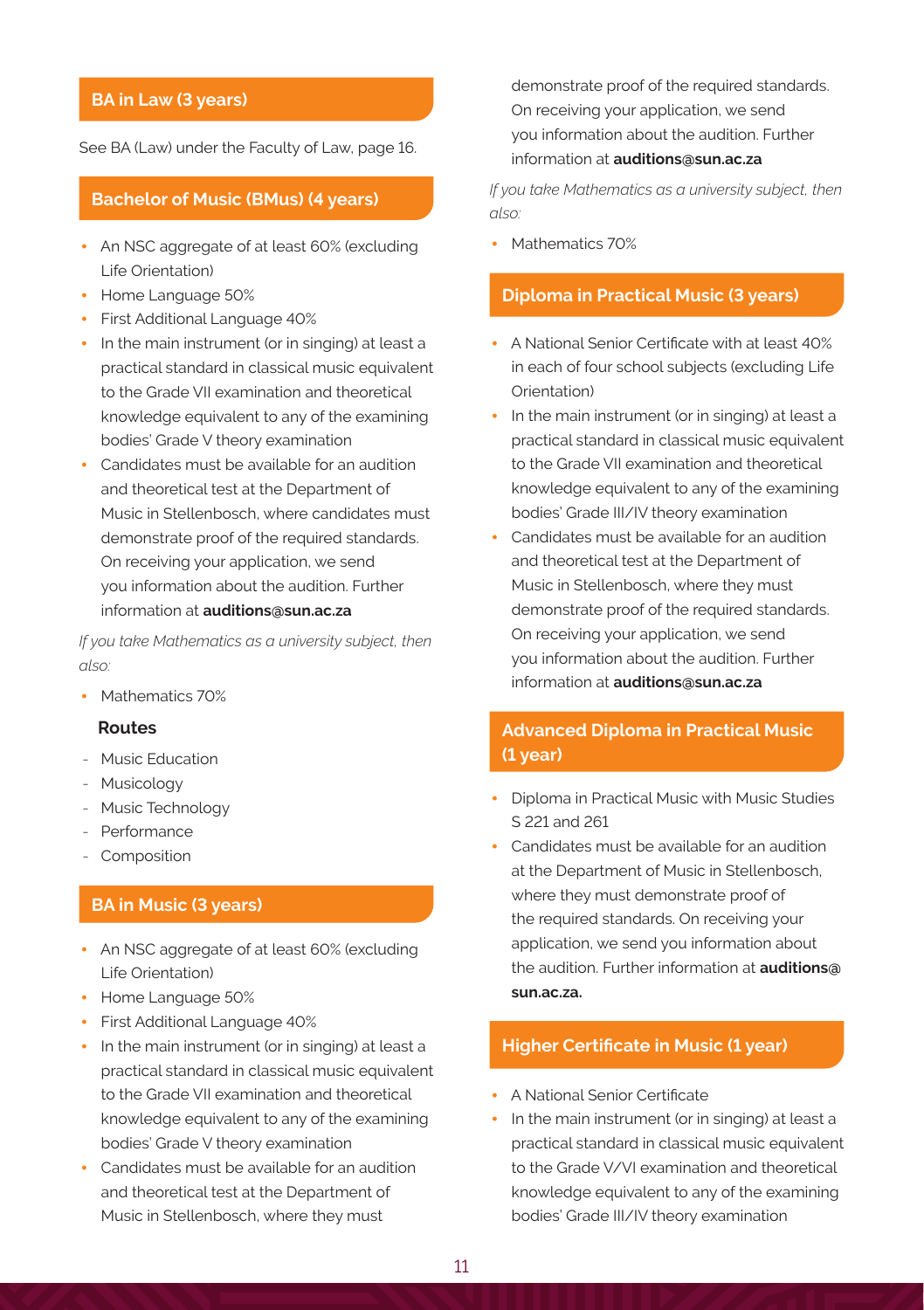• Candidates must be available for an audition at the Department of Music in Stellenbosch, where they must demonstrate proof of the required standards. On receiving your application, we send you information about the audition. Further information at **auditions@ sun.ac.za**

### **BA in Political, Philosophical and Economic Studies (PPE) (3 years)**

- Home Language 50%
- First Additional Language 40%
- Mathematics 60%

### **# Bachelor of Social Work (4 years)**

- Home Language 50%
- First Additional Language 50%

### **BA in Sport Science (3 years)**

Place for 60 students. Attendance of and participation in sport practicals are compulsory

- An NSC aggregate of at least 60% (excluding Life Orientation)
- Home Language 50%
- First Additional Language 40%
- Mathematics 40% OR Mathematical Literacy 70%
- Physical Sciences 40% OR Life Sciences 50%

### **BA in Visual Arts (4 years)**

Place for 60 students.

- An NSC aggregate of at least 60% (excluding Life Orientation)
- Home Language 50%
- First Additional Language 40%
- Hand a prescribed portfolio of art in by 1 September. Information is available at **www. maties.com > Apply > Application documents** or at 021 808 2508 (mornings only).

### **Routes**

- Fine Arts
- Jewellery Design
- Visual Communication Design

## **Bachelor of Data Science (BDatSci) (4 years)**

This ia an interfaculty programme.

- An NSC aggregate of at least 80% (excluding Life Orientation)
- Mathematics 80%

PLUS one of the following:

- Afrikaans Home Language 60% OR
- English Home Language 60% OR
- Afrikaans First Additional Language 75% OR
- English First Additional Language 75%

### **Focal area**

- Geoinformatics

# **# Extended Degree Programmes (4 years)**

Available in all programmes marked with a #.

- An NSC aggregate of at least 60–62,9% (excluding Life Orientation)
- Students are selected for the extended degree programmes at the discretion of the Faculty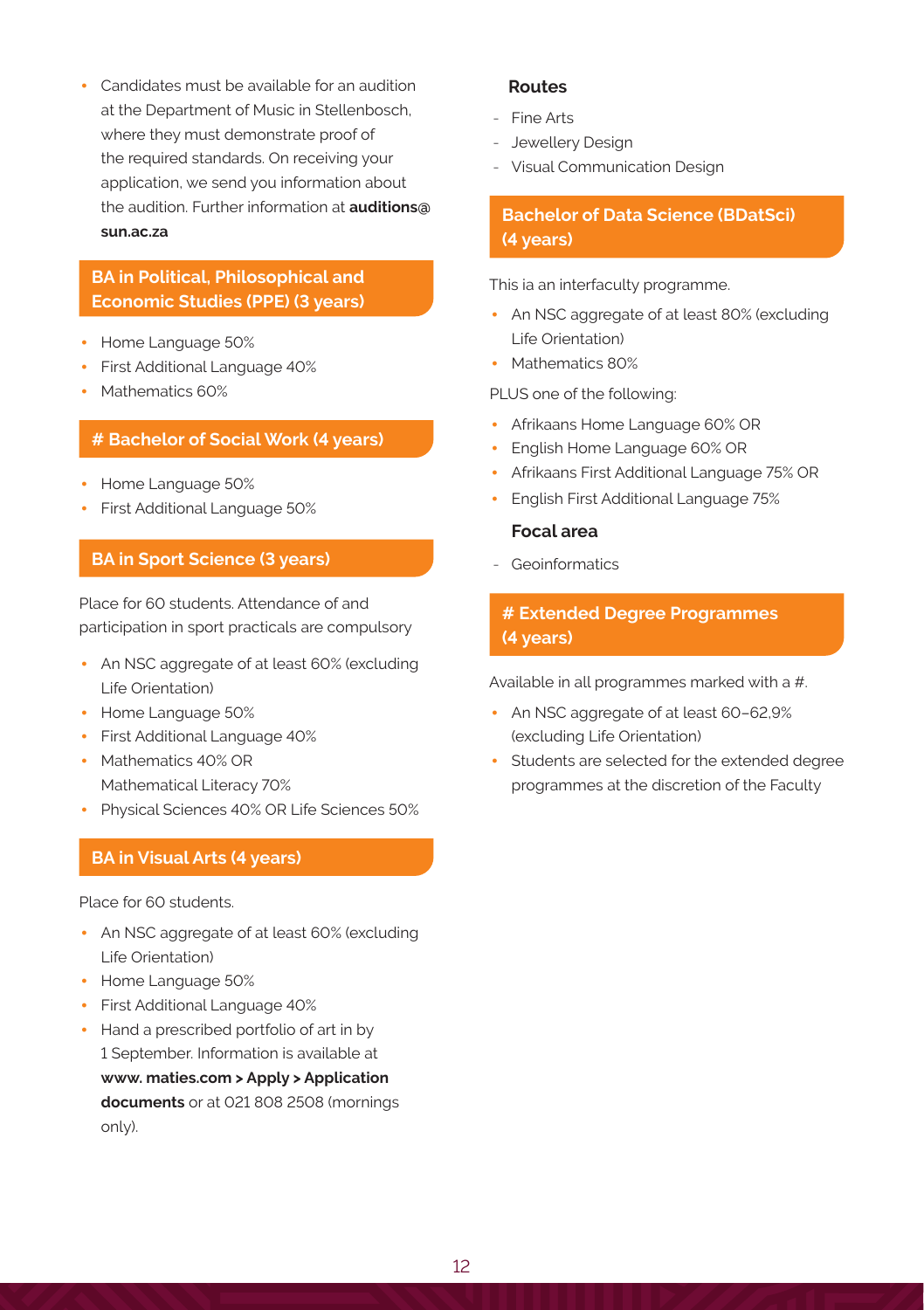# **FACULTY OF EDUCATION**

The Faculty produces teachers who can meet the differentiated educational needs of the wider community. Undergraduate studies at other faculties could be a basis for postgraduate studies in Education (see Postgraduate Certificate of Education).

### **Selection**

Applicants who meet the BEd programme's minimum admission requirements, are selected according to the Faculty's selection guidelines. See **www.maties.com > Apply > Admission and selection requirements**.

### **Language of instruction**

Classes are taught mainly bilingually in English and Afrikaans. First-year modules mostly use translation services or parallel-medium teaching.

## **Minimum admission requirements for BEd**

- An aggregate of at least 60% for the NSC, IEB or an equivalent school-leaving certificate (excluding Life Orientation)
- Mathematics 40% OR Mathematical Literacy 60%

### AND

*Learners who were taught in English:*

- English Home Language 60%
- Afrikaans OR isiXhosa (Home Language or First Additional Language) 50%

### OR

*Learners who were taught in Afrikaans:*

- Afrikaans Home Language 60%
- English OR isiXhosa (Home Language or First Additional Language) 50%

### OR

*Learners who were taught in isiXhosa:*

- IsiXhosa Home Language 60%
- English OR Afrikaans (Home Language or First Additional Language) 50%

*BEd (Intermediate Phase Education):* Further requirements depend on the school subjects that you want to teach.

## **BEd (Foundation Phase Education) (4 years)**

125 places in the programme.

# **BEd (Intermediate Phase Education) (4 years)**

125 places in the programme.

Mathematics (Ed) is compulsory, and you may choose two additional teaching subjects from the following teaching modules (note the additional admission requirements for some teaching modules):

- Life Skills
- Natural Sciences (Ed)
	- Life Sciences or Physical Sciences 50%
- Social Sciences (Ed)
	- History or Geography 50%

*Please note: To continue with Mathematics (Ed) as a subject specialisation from your second year, you must pass it with a final mark of at least 60%.*

## **Postgraduate Certificate in Education (PGCE) (1 year)**

Choose one or preferably two subjects as teaching modules. All teaching modules are not available every year. A minimum number of students per teaching module are required.

- A degree from one of the other faculties with one or two school subjects. **See www.maties. com > What can I study? > Undergraduate > Education**
- For the PGCE teaching modules and their requirements, see the Faculty of Education Calendar on **www.maties.com >Resources > University Yearbooks/Calendars.**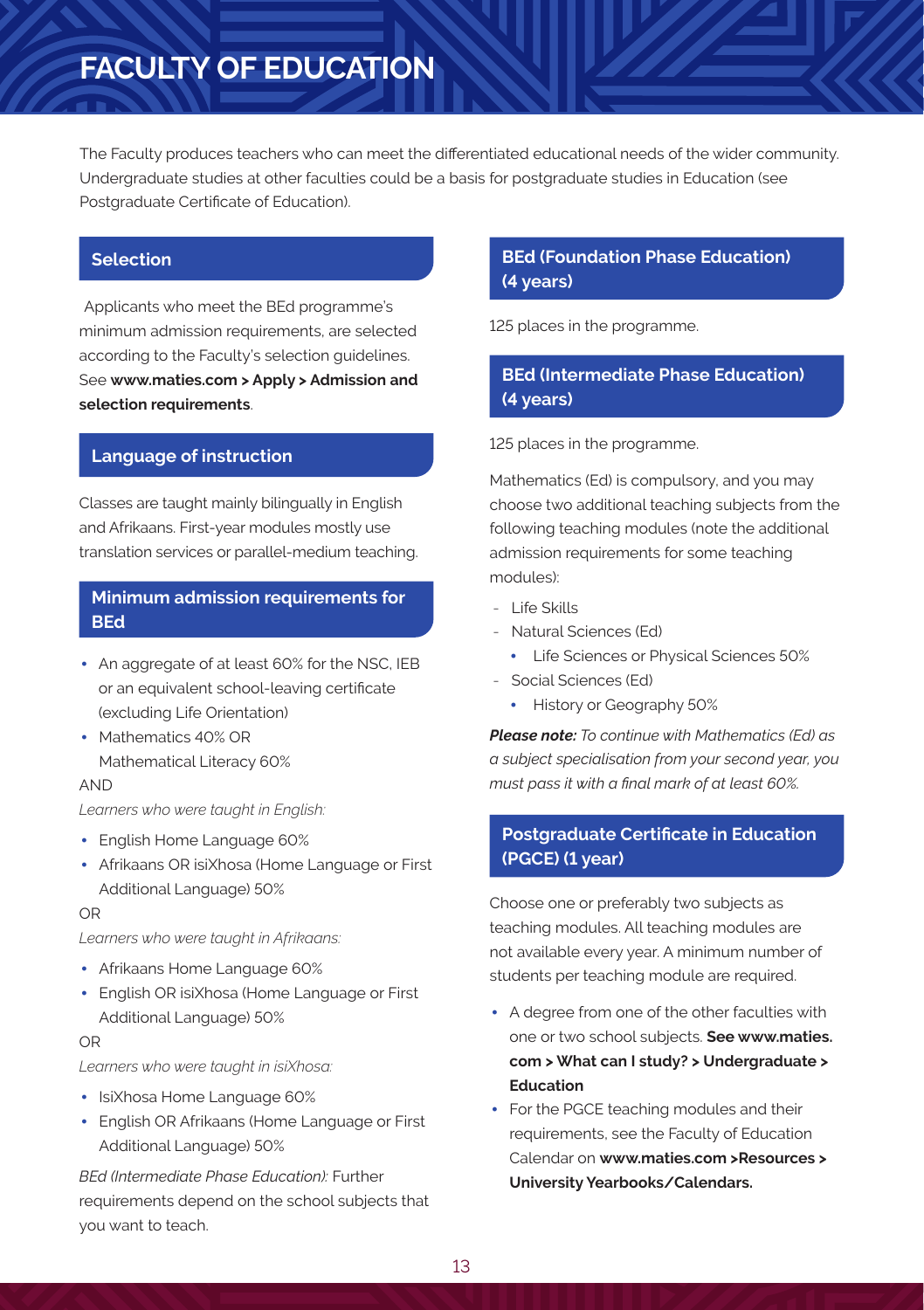# **FACULTY OF ENGINEERING**

The BEng programmes have been accredited by the Engineering Council of South Africa (ECSA). Therefore, after acquiring the relevant experience in practice, graduates may register as Professional Engineer.

### **Engineering Winterweek**

During the June / July school holidays, come and experience for yourself the life of an engineering student and engineer! More information at **www. sun.ac.za/winterweek.**

### **Language of instruction**

All lectures are available at least in English, and, in most of the modules of the first year, also in Afrikaans (in parallel sessions). Question papers are available in English and in Afrikaans and students may write assignments and answer question papers in their preferred language. For more information, see **www.eng.sun.ac.za > Current students > Language policy and implementation plans**.

## **Minimum admission requirements for the four-year BEng programmes**

- An NSC aggregate of at least 70% (excluding Life Orientation)
- Mathematics 70%
- Physical Sciences 60%
- English Home Language 50%, with no Afrikaans requirement, OR English First Additional Language 60%, with no Afrikaans requirement, OR English First Additional Language 50% with Afrikaans Home Language 50% OR English First Additional Language 50% with Afrikaans Second Additional Language 60%
- Applicants are also subject to selection according to selection criteria

## **Selection criteria for the four-year BEng programmes**

According to the Faculty's selection guidelines (see **www.maties.com > Apply > Admission and selection requirements**), your selection mark is calculated by using the marks (out of 100) or your Grade 11 subjects (for conditional selection) or Grade 12 subjects (for final selection) as follows:

# *Selection mark = Mathematics percentage + Physical Sciences percentage + (6 x Matric average)*

The Matric average is calculated from the six best Matric subjects' percentages (excluding Life Orientation). The maximum score is 800. Note that Mathematics and Physical Sciences normally also contribute to the average.

Over the last few years, a selection mark of 600 or more gave students a good chance on admission to certain programmes, but in others, 620 or more were required. In other words, to have a reasonable chance of selection for some programmes, your mark for Mathematics, as well as your NSC average, should be above 75, and Physical Sciences above 65, while for other programmes a Mathematics mark of at least 80, together with a Physical Sciences mark of at least 70, will be needed.

### **BEng programmes**

**BEng (Chemical) (4 years) BEng (Civil) (4 years) BEng (Electrical and Electronic) (4 years) BEng (Electrical and Electronic) (Data Engineering) (4 years) BEng (Industrial) (4 years) BEng (Mechanical) (4 years) BEng (Mechatronic) (4 years)**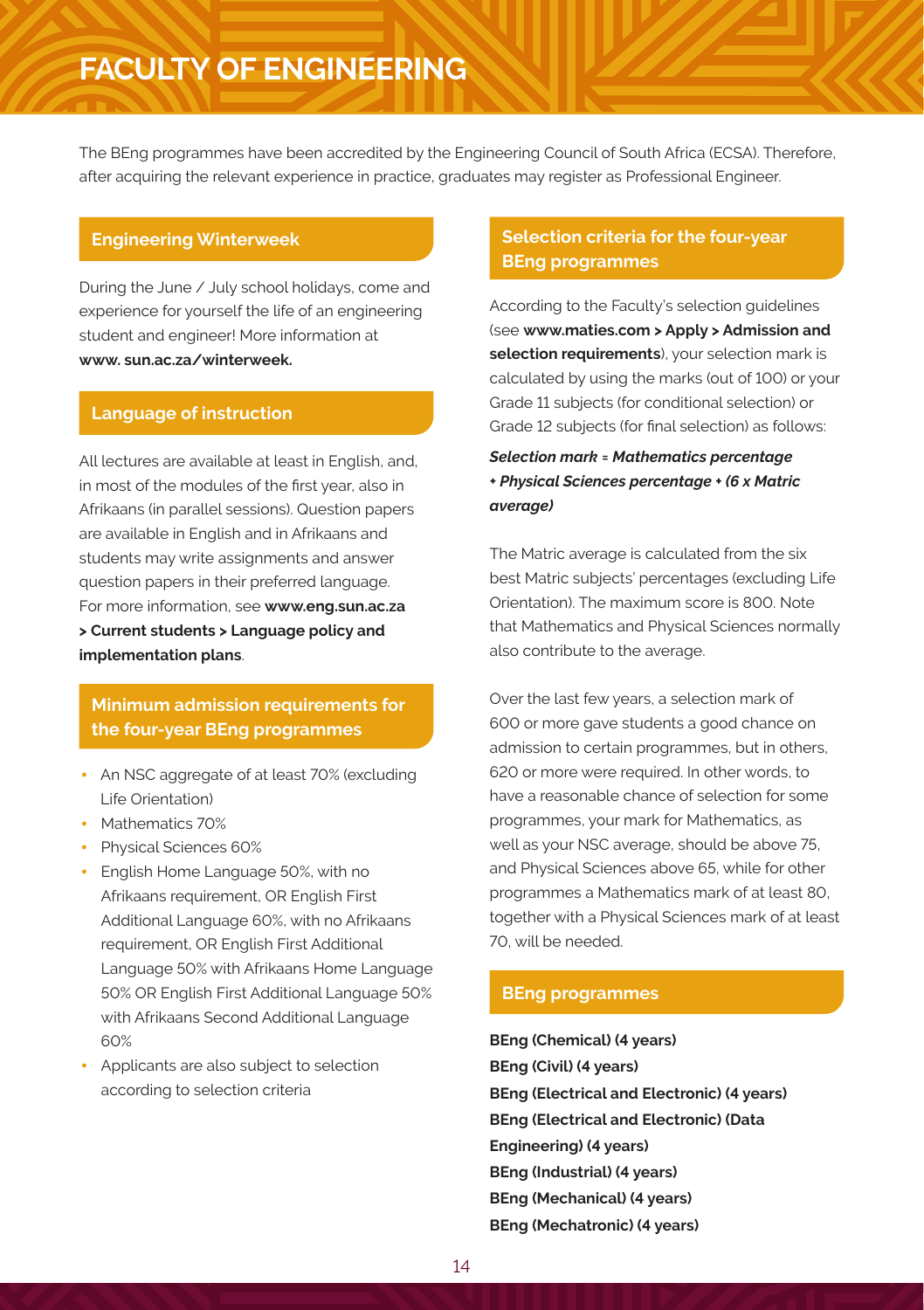# **Extended degree programmes (EDPs) (5 years)**

All our BEng programmes are also available as EDPs, which require one extra year of study. A limited number of applicants who meet the minimum requirements of the BEng EDPs will be admitted. Preference will be given to candidates from disadvantaged backgrounds. For more information, see **www.maties.com > What can I study? > Undergraduates > Engineering.**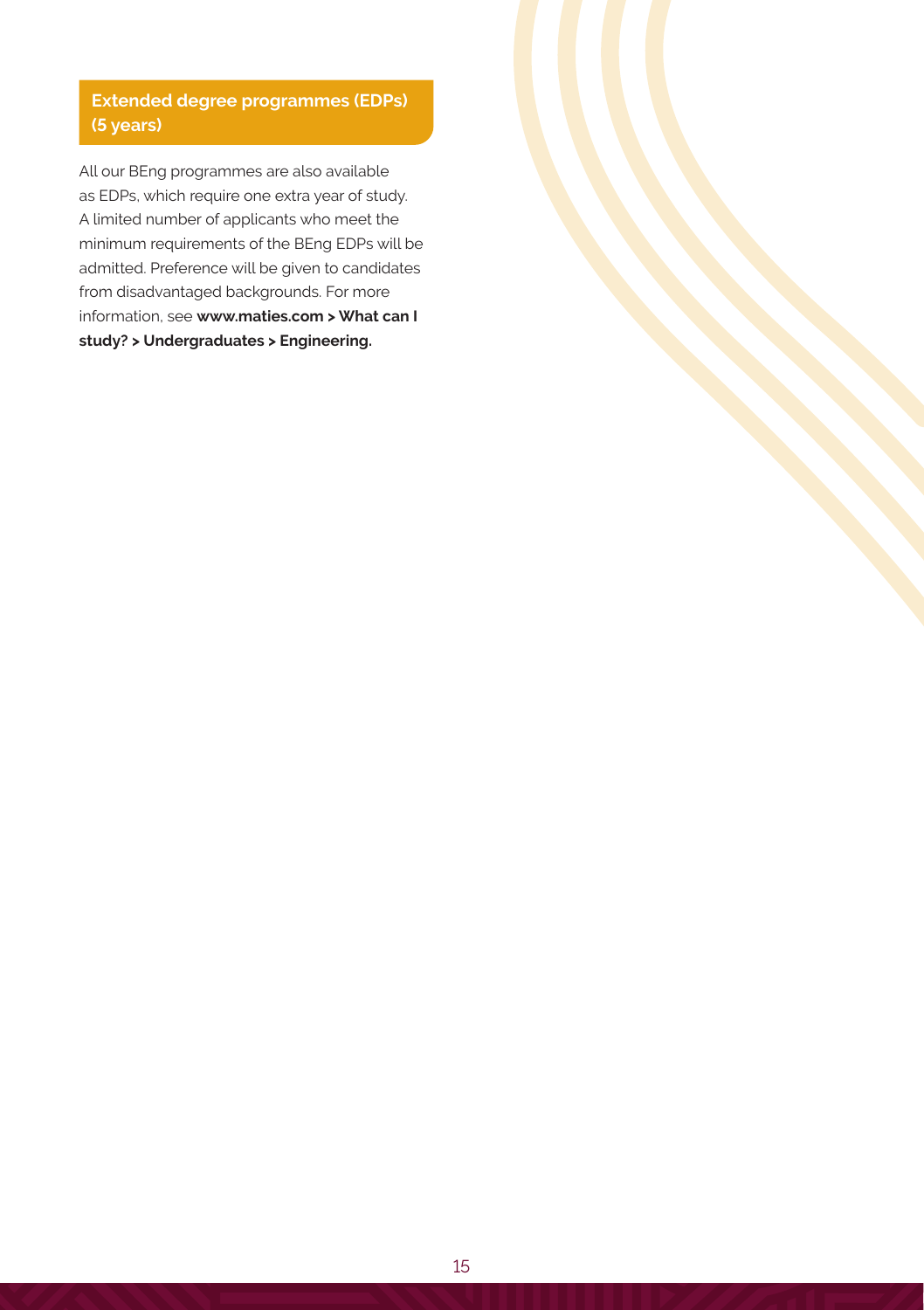# **FACULTY OF LAW**

**Language of instruction:** Law modules are taught mainly bilingually in English and Afrikaans. All information is conveyed in English with some introductions, summaries and key concepts in both English and Afrikaans. **Selection:** Applicants who meet the minimum requirements of a programme are selected according to the Faculty's selection guidelines (see under **www.maties.com > Apply > Admission and Selection Requirements**)**.**

# **LLB (four-year)**

- Write the NBTs AQL before 31 July
- An aggregate of at least 70% (excluding Life Orientation) in the NSC or IEB school-leaving certificate
- English or Afrikaans Home Language 60% OR Afrikaans or English First Additional Language 70%

*If you wish to take Economics as a university subject, then also:*

• Mathematics 60%

*If you wish to take a university subject from another faculty, please make sure that you meet its requirements.*

### **LLB (three-year)**

Postgraduate as a second bachelor's degree.

- Any bachelor's degree from a South African university
- An aggregate of at least 60% in the final year

### **BA (Law) (3 years)**

Interfaculty programme: You take modules from the Faculty of Law and the Faculty of Arts and Social Sciences. You can obtain the LLB degree after completing a further two years of study.

- Write the NBTs AQL before 31 July
- An aggregate of at least 70% (excluding Life Orientation) in the NSC or IEB school-leaving certificate
- English or Afrikaans Home Language 60% OR Afrikaans or English First Additional Language 70%

*If you wish to take Economics as a university subject, then also:*

*If you wish to take a university subject from another faculty, please make sure that you meet its requirements.*

## **BCom (Law) (3 years)**

Interfaculty programme: You take modules from the Faculty of Law and the Faculty of Economic and Management Sciences. You can obtain the LLB degree after completing a further two years of study.

- Write the NBTs AQL and MAT before 31 July
- An aggregate of at least 70% (excluding Life Orientation) in the NSC or IEB school-leaving certificate
- English or Afrikaans Home Language 60% OR Afrikaans or English First Additional Language 70%
- Mathematics 60%

# **BAccLLB (5 years)**

Interfaculty programme: You take modules from the Faculty of Law and the Faculty of Economic and Management Sciences.

- Write the NBTs AQL and MAT before 31 July
- An aggregate of at least 80% (excluding Life Orientation) in the NSC or IEB school-leaving certificate
- English or Afrikaans Home Language 60% OR Afrikaans or English First Additional Language 70%
- Mathematics 70% OR Mathematics 60% and Accounting 70%

• Mathematics 60%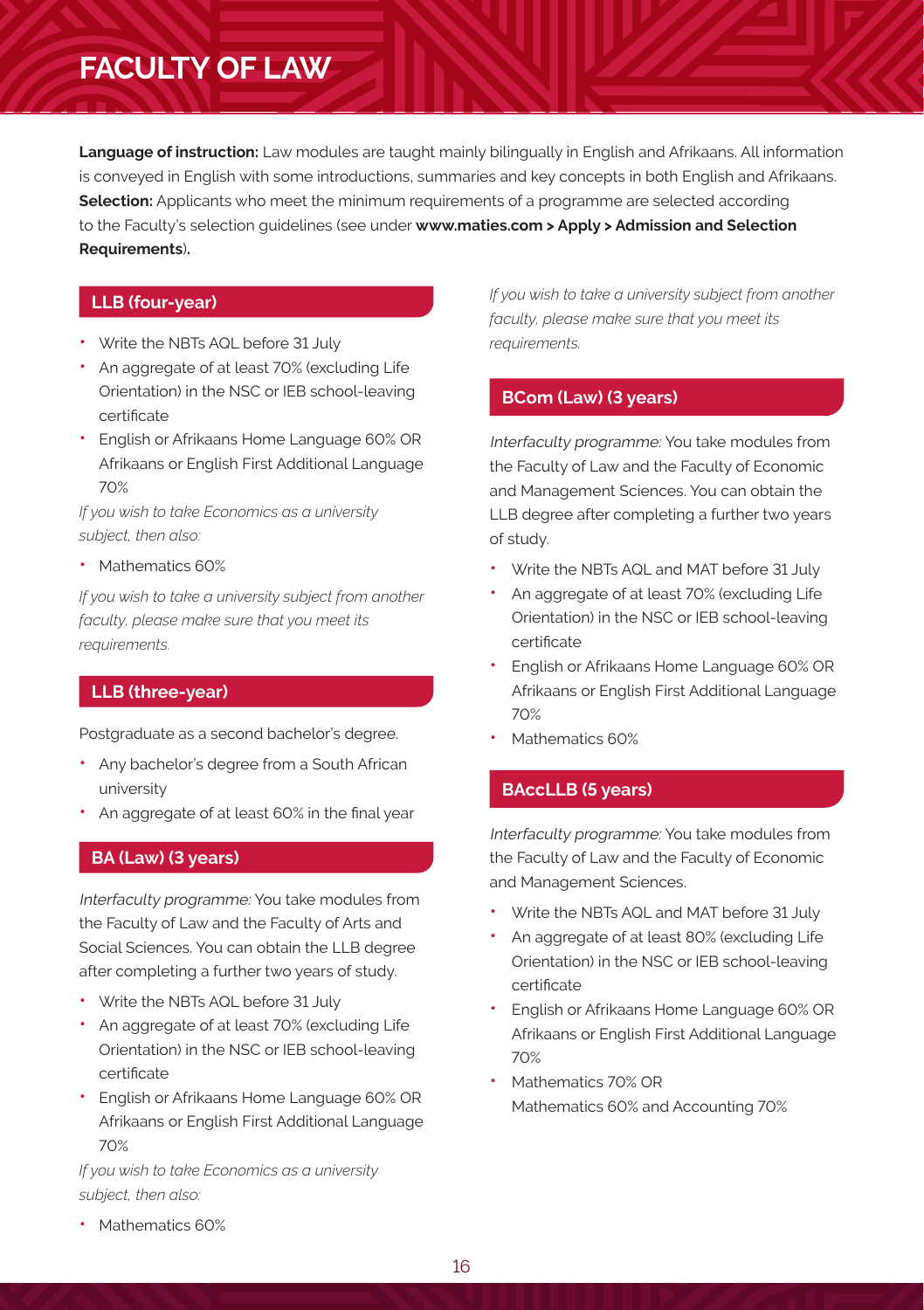# **FACULTY OF MEDICINE AND HEALTH SCIENCES**

Our programmes are accredited for professional registration by bodies such as the Health Professions Council of SA (HPCSA) and the South African Nursing Council (SANC).

## **Selection**

All applicants must meet the minimum requirements of the programme they apply for. Applicants are considered according to the following categories:

- **1. Current learners (Grade 12) and applicants who have completed school** are selected for these programmes on the grounds of their academic school performance and the Situational Judgement Test (SJT) results.
- **2. Registered university students** (MBChB only considers registered SU students) are considered based on academic and nonacademic merits as outlined in the selection guidelines of each programme.
- **3. Applicants with tertiary qualifications and/ or work experience** are considered based on academic and non-academic merits as outlined in the selection guidelines of each programme.

# **Selection guidelines and additional application documents**

Our Faculty's selection guidelines are available on **www.maties.com > Apply > Admission and selection requirements**. Download the required additional application documents for each programme on **www.maties.com > Apply > Application documents**

# **Closing dates**

Annually, applications open on 4 April and close on 31 July. Applications for "Registered university students" close on 30 September.

# **MBChB (6 years)**

±290 candidates are selected annually. After a further internship of two years and a community service year, you will be eligible to register at the HPCSA in the category Independent Medical Practitioner.

- Write the Situational Judgement Test (SJT) 31 July
- An aggregate of at least 70% for the NSC or an equivalent qualification (excluding Life Orientation)
- Mathematics 60%
- Physical Sciences 50%
- Life Sciences 50%

# **Bachelor of Nursing and Midwifery (4 years)**

±50 candidates are selected annually. After a further year of community service, you may register with SANC as a Nurse and Midwife.

*Please note: The name of this programme may change to Bachelor of Nursing pending approval by SAQA (South African Qualifications Authority).*

- Write the Situational Judgement Test (SJT) by 31 July
- An aggregate of at least 50% for the NSC or an equivalent qualification (excluding Life Orientation)
- Mathematics 40% OR Mathematical Literacy 70%
- Life Sciences 50%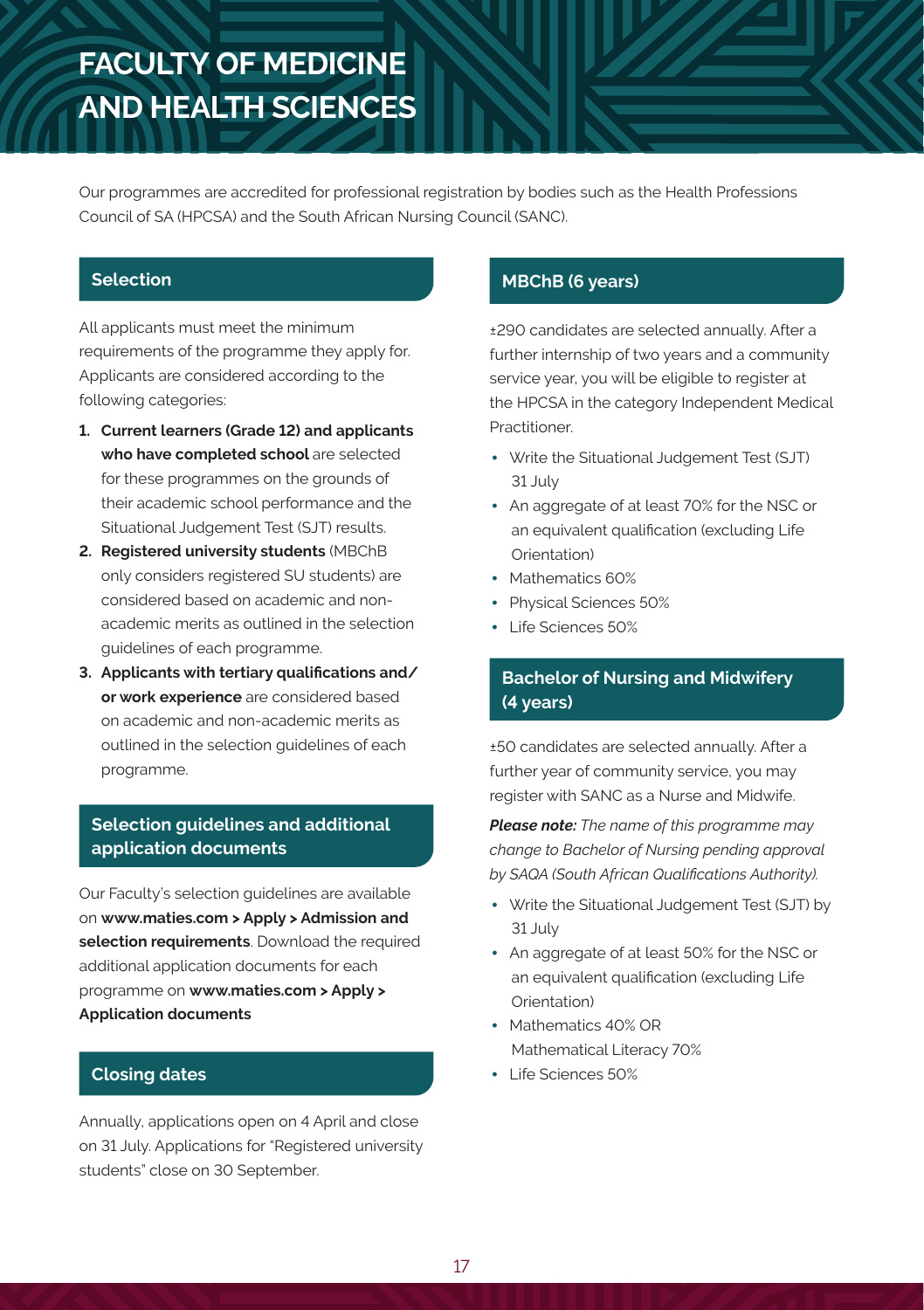### **BSc in Dietetics (4 years)**

±35 candidates are selected annually. After a further year of community service, you may register at the HPCSA as a Dietitian.

- Write the Situational Judgement Test (SJT) by 31 July
- An aggregate of at least 50% for the NSC or an equivalent qualification (excluding Life Orientation)
- Mathematics 50%
- Physical Sciences 50%
- Life Sciences 50%

## **Bachelor of Occupational Therapy (4 years)**

±50 candidates are selected annually. After a further year of community service, you may register at the HPCSA as an Occupational Therapist.

- Write the Situational Judgement Test (SJT) by 31 July
- An aggregate of at least 50% for the NSC or an equivalent qualification (excluding Life Orientation)
- Mathematics 40%
- Life Sciences 50%

### **BSc in Physiotherapy (4 years)**

±55 candidates are selected annually. After a further year of community service, you may register at the HPCSA as a Physiotherapist.

- Write the Situational Judgement Test (SJT) by 31 July
- An aggregate of at least 60% for the NSC or an equivalent qualification (excluding Life Orientation)
- Mathematics 50%
- Physical Sciences 50%
- Life Sciences 50%

# **Bachelor of Speech-Language and Hearing Therapy (4 years)**

±30 candidates are selected anually. After a further year of community service, you may register at the HPCSA as a Speech-Language Therapist.

- Write the Situational Judgement Test (SJT) by 31 July
- An aggregate of at least 60% for the NSC or an equivalent qualification (excluding Life Orientation)
- Physical Sciences OR Life Sciences 50%
- At least TWO of the following THREE languages (Home Language or First Additional Language) 60%: English AND/OR Afrikaans AND/OR a third South African language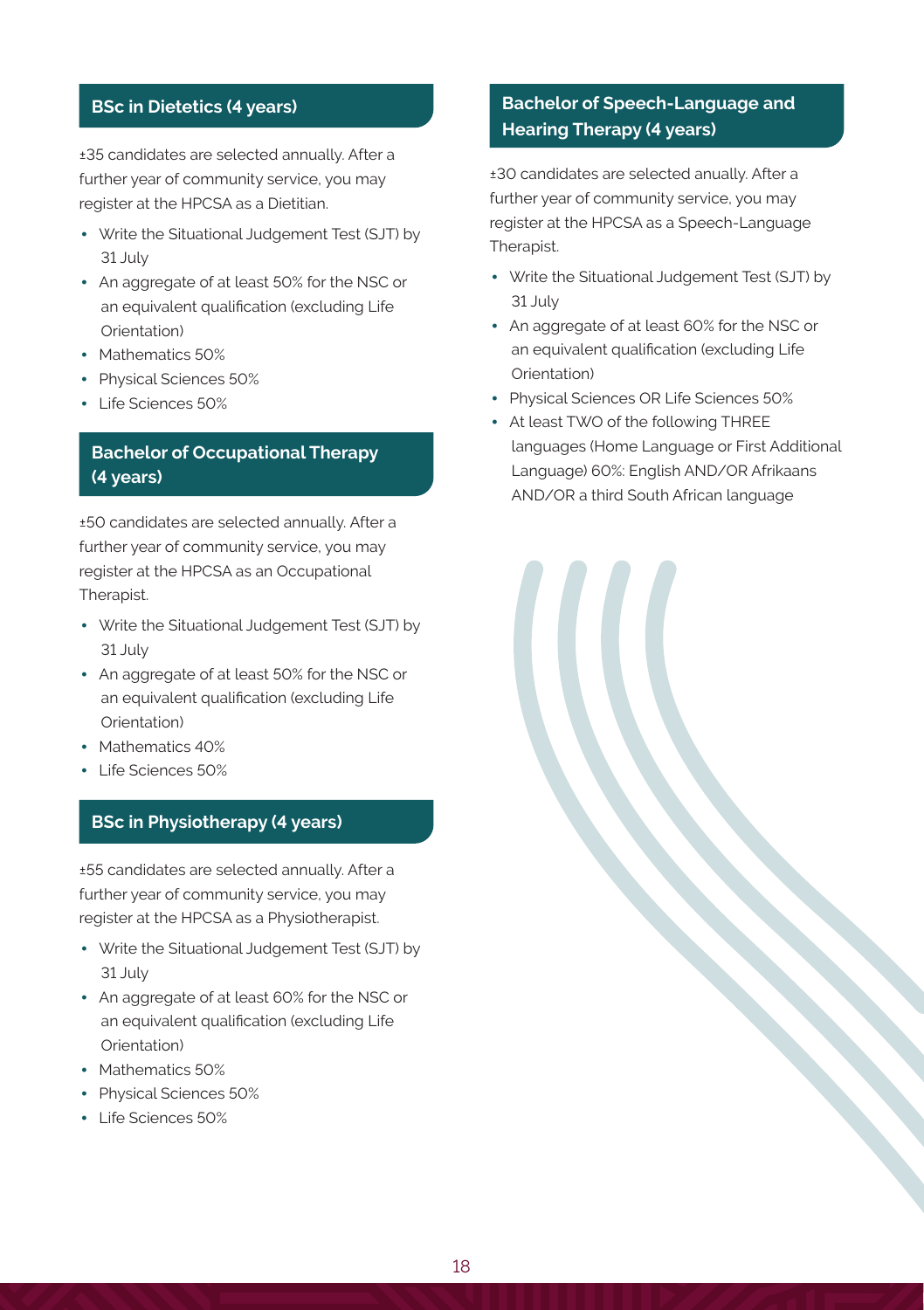# **FACULTY OF MILITARY SCIENCE**

These programmes are presented for selected officers of the South African National Defence Force (SANDF) and other defence forces are focused on national security, and defence issues. Each candidate selects a programme in line with the career development plan that has been drawn up for him/her individually by the arm of service he/she has joined. A recommendation is required from the Military Academy Selection Board that takes into account the requirements set by the University and the SANDF for all these programmes. The language of instruction is English.

## **BMil in Defence Intelligence Studies (3 years)**

- A National Senior Certificate (NSC) with at least 50% in each of four school subjects
- English OR Afrikaans 50%

# **BMil in Human and Organisation Development (3 years)**

- A National Senior Certificate (NSC) with at least 50% in each of four school subjects
- English OR Afrikaans 50%

## **BMil in Organisation and Resource Management (3 years)**

- A National Senior Certificate (NSC) with at least 50% in each of four school subjects
- English OR Afrikaans 50%
- Mathematics 40% or Mathematical Literacy 50%

# **BMil in Security and Africa Studies (3 years)**

- A National Senior Certificate (NSC) with at least 50% in each of four school subjects
- English OR Afrikaans 50%

### **BMil in Technology (3 years)**

- A National Senior Certificate (NSC) with at least 50% in each of four school subjects
- English OR Afrikaans 50%
- Mathematics 50%
- Physical Sciences 50%

# **BMil in Technology and Defence Management (3 years)**

- A National Senior Certificate (NSC) with at least 50% in each of four school subjects
- English OR Afrikaans 50%
- Mathematics 40%
- Physical Sciences 40%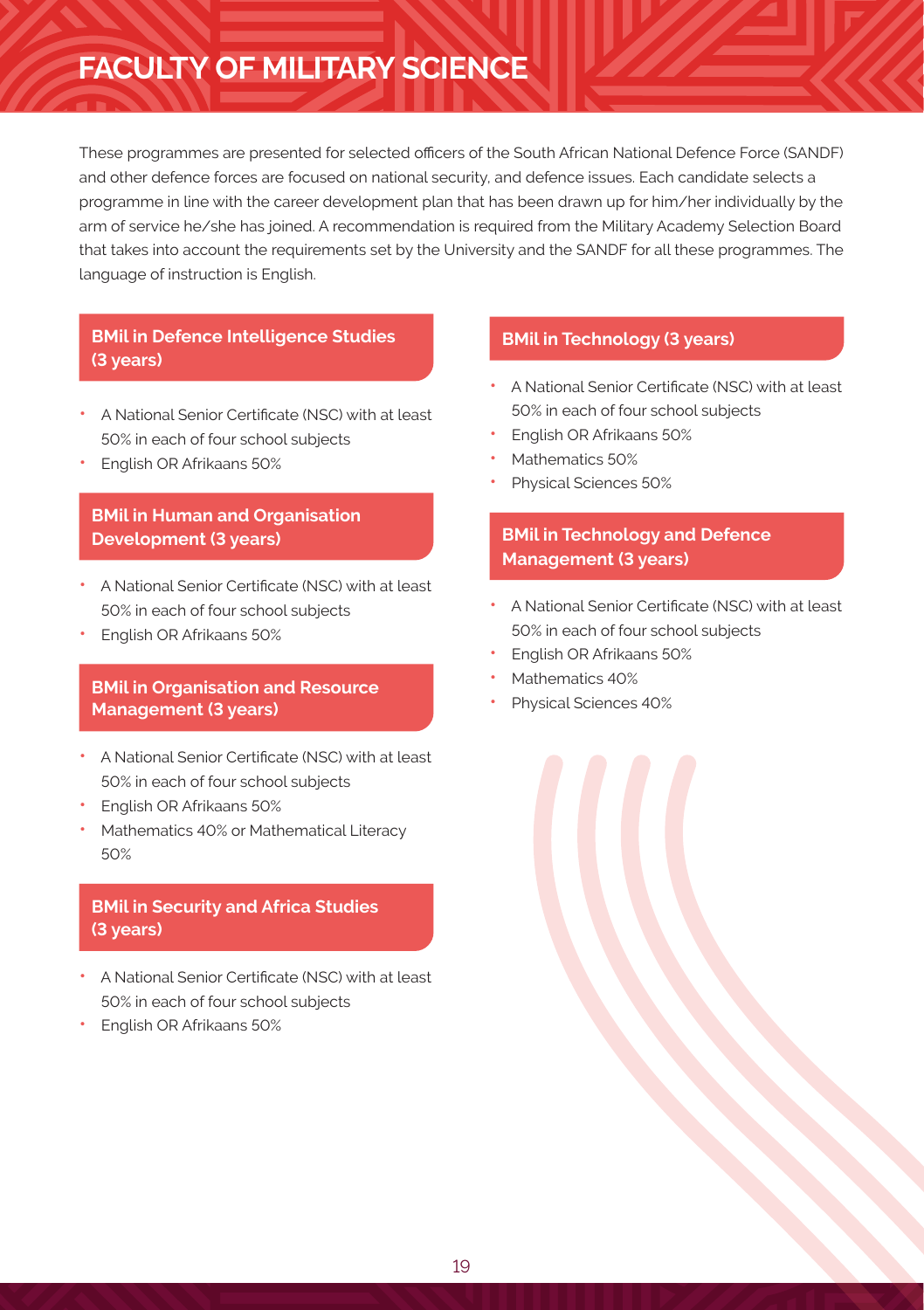# **FACULTY OF SCIENCE**

Students are encouraged to follow up a three-year BSc degree with an Honours degree. This will enable you to gain recognition and registration (where relevant) as a professional scientist.

### **Selection**

- Applicants for study programmes are subject to a selection process (selection policy on **www.maties.com > Apply > Admission requirements**, based on the prescribed minimum requirements and the number of students that can be accommodated per programme.
- Your final Grade 11 results will determine your conditional selection. (See "Conditional selection" on page 3.) If you apply with your Grade 12 school-leaving results we shall use this to calculate your selection mark and here after you may gain final admittance.
- **Selection mark:** [(Mathematics x 2) + 5 other subjects (of which at least one must be English or Afrikaans; excluding Life Orientation)] ÷ 7
- If the subject Physical Sciences is one of your chosen programme's requirements, then Physical Sciences (or Chemistry and Physics) should be included as a subject.
- The minimum requirement for selection is a selection mark of 70 – or as determined for specific programmes - and meeting programme-specific requirements for Mathematics and Physical Sciences.
- See minimum requirements for "Extended degree programmes" further on.

# **Note on admission requirements for Mathematics**

The Mathematics requirement for a programme depends on your choice of modules in the firstyear curriculum.

- If you take Mathematics as a first-year subject: Mathematics 70%
- If you take Mathematics (Bio) as a first-year subject: Mathematics 60%

### **PROGRAMMES IN THE BIOLOGICAL SCIENCES**

## **BSc in Biodiversity and Ecology (3 years)**

- An aggregate of at least 65% for the NSC (excluding Life Orientation)
- Afrikaans OR English (Home Language or First Additional Language) 50%
- Physical Sciences 50%
- Mathematics 60% or 70% (depending on your choice of subjects - see note on the left)

### **BSc in Human Life Sciences (3 years)**

- An aggregate of at least 65% for the NSC (excluding Life Orientation)
- Afrikaans OR English (Home Language or First Additional Language) 50%
- Physical Sciences 50%
- Mathematics 60% or 70% (depending on your choice of subjects - see note on the left)

### **Streams:**

- Biology
- Biology with Psychology

### **BSc in Molecular Biology and Biotechnology (3 years)**

- An aggregate of at least 65% for the NSC (excluding Life Orientation)
- Afrikaans OR English (Home Language or First Additional Language) 50%
- Physical Sciences 50%
- Mathematics 60% or 70% (depending on your choice of subjects - see note on the left)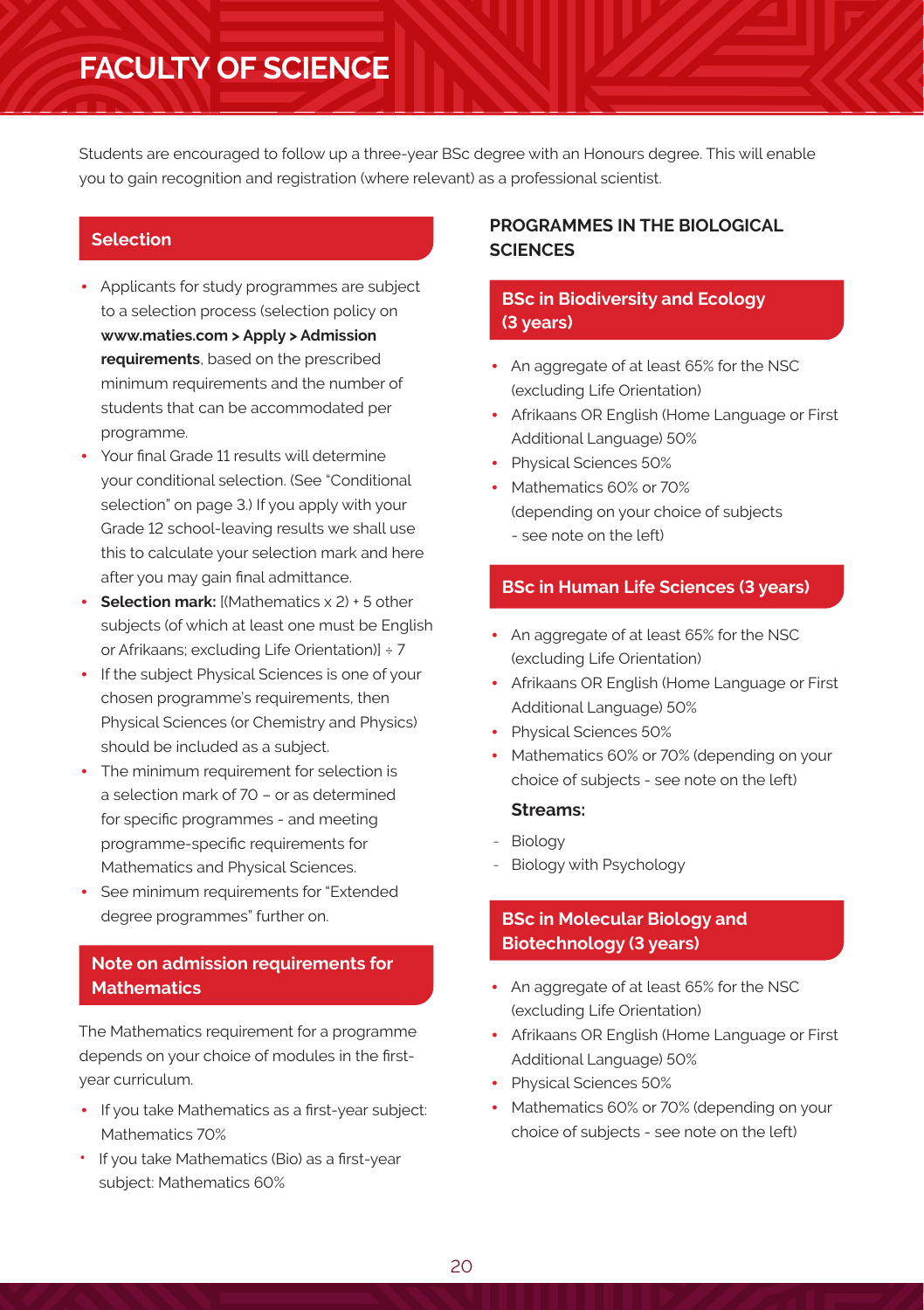### **BSc in Sport Science (3 years)**

- An aggregate of at least 65% for the NSC (excluding Life Orientation)
- Afrikaans OR English (Home Language or First Additional Language) 50%
- Physical Sciences 50%
- Mathematics 60%

# **PROGRAMMES IN THE MATHEMATICAL SCIENCES**

### **BSc in Mathematical Sciences (3 years)**

- An aggregate of at least 65% for the NSC (excluding Life Orientation)
- Afrikaans OR English (Home Language or First Additional Language) 50%
- Mathematics 70%

*If you take Chemistry or Physics as a compulsory or elective university subject:*

• Physical Sciences 50%

#### **Streams**

- Abstract Mathematics
- Applied Mathematics
- Biomathematics

Option 1: with Molecular Biology Option 2: with Ecology

- Financial Mathematics
- Mathematics
- Mathematical Statistics
- Operations Research

### **BSc in Computer Science (3 years)**

- An aggregate of at least 65% for the NSC (excluding Life Orientation)
- Afrikaans OR English (Home Language or First Additional Language) 50%
- Mathematics 70%

*If you take Chemistry or Physics as a compulsory or elective university subject:*

• Physical Sciences 50%

### **Streams**

- General Computer Science
- Computer Systems
- Data Science
- Computer Science with Genetics as a second major subject
- Computer Science with Geographic Information Technology as second major subject

#### **PROGRAMME IN THE PHYSICAL SCIENCES**

### **BSc in Chemistry (3 years)**

- An aggregate of at least 65% for the NSC (excluding Life Orientation)
- Afrikaans OR English (Home Language or First Additional Language) 50%
- Physical Sciences 50%
- Mathematics 70%

### **Streams**

- Chemistry and Polymer Science
- Chemical Biology
- Materials Technology

### **BSc in Earth Science (3 years)**

- An aggregate of at least 65% for the NSC (excluding Life Orientation)
- Afrikaans OR English (Home Language or First Additional Language) 50%
- Physical Sciences 50%
- Mathematics 60% or 70% (depending on your choice of subjects - see note on admission requirements for Mathematics on page 20)

### **Streams**

- Applied Earth Science
- Geo-environmental Science

### **BSc in GeoInformatics (3 years)**

- An aggregate of at least 65% for the NSC (excluding Life Orientation)
- Afrikaans OR English (Home Language or First Additional Language) 50%
- Physical Sciences 50%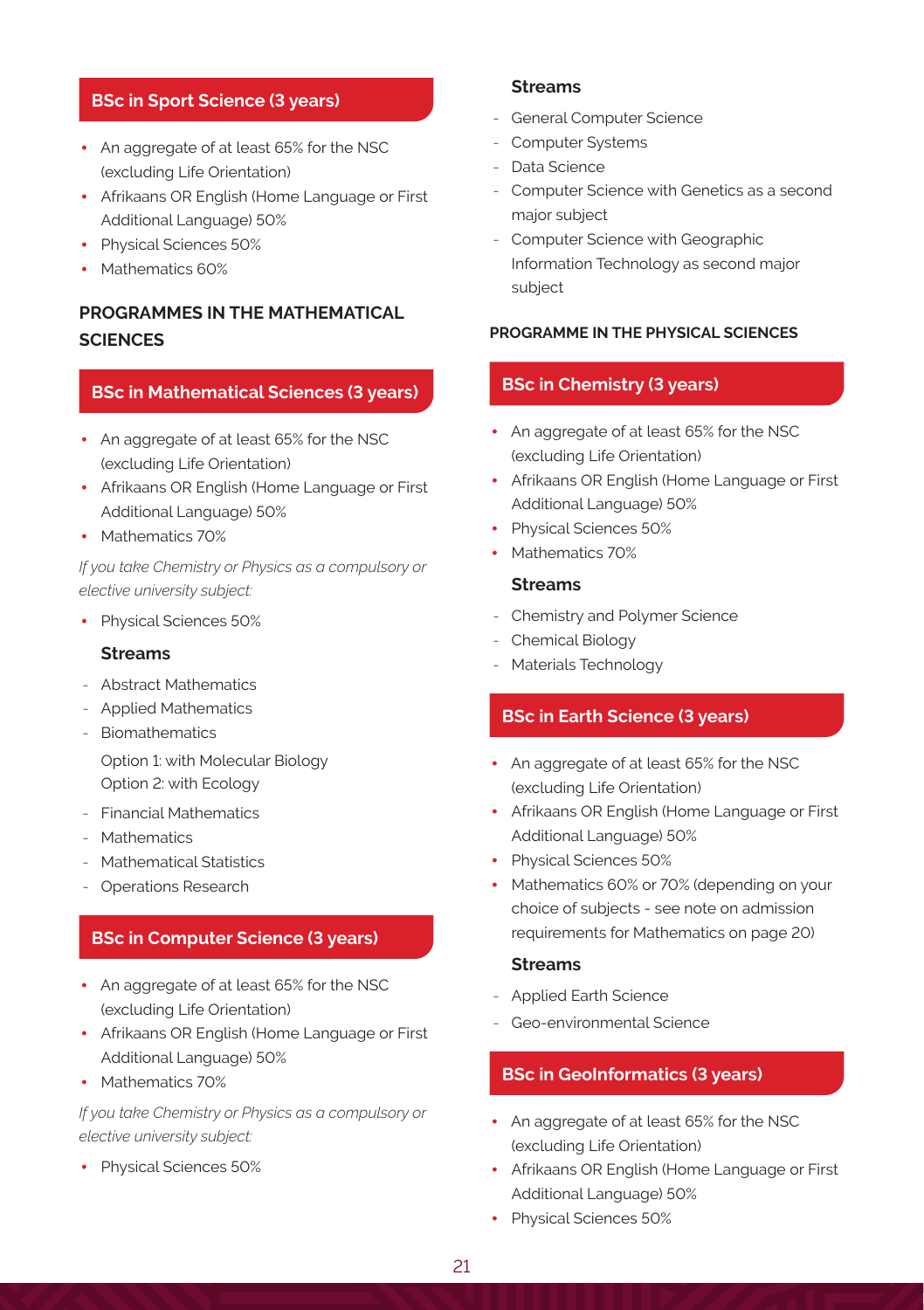• Mathematics 60% or 70% (depending on your choice of subjects - see note on admission requirements for Mathematics on page 20)

### **BSc in Physics (3 years)**

- An aggregate of at least 65% for the NSC (excluding Life Orientation)
- Afrikaans OR English (Home Language or First Additional Language) 50%
- Physical Sciences 50%
- Mathematics 70%

### **Streams**

- Laser Physics (Physical), Nuclear Physics, Radiation and Health Physics
- Laser Physics (Biological)
- Theoretical Physics

### **INTERDISCIPLINARY PROGRAMMES**

### **BSc (3 years)**

- An aggregate of at least 65% for the NSC (excluding Life Orientation)
- Afrikaans OR English (Home Language or First Additional Language) 50%
- Mathematics 70%
- Physical Sciences 50%

### **Streams**

- Biomedical Mathematical Sciences
- Applied Medicinal Chemistry
- Bioinformatics and Computational Biology

# **Bachelor of Data Science (BDatSci) (4 years)**

- An aggregate of at least 80% for the NSC (excluding Life Orientation)
- Mathematics 80%

#### PLUS one of the following:

- Afrikaans Home Language 60% OR
- English Home Language 60% OR
- Afrikaans First Additional Language 75% OR
- English First Additional Language 75%

#### **Streams**

- Computer Science
- Applied Mathematics
- Statistical Physics

### **EXTENDED DEGREE PROGRAMMES**

BSc programmes in the Biological, Mathematical and Physical Sciences are also available as Extended Degree Programmes (EDPs) that results in one extra year of study.

- Conditional accceptance for a BSc programme
- If your final matric results fail to meet only one of the programme's minimum requirements (See Table below), you may submit a request at **https://forms.gle/Tf2Shx8CcM3C9K44A**
- Places are limited; preference is given to socio-economically disadvantaged candidates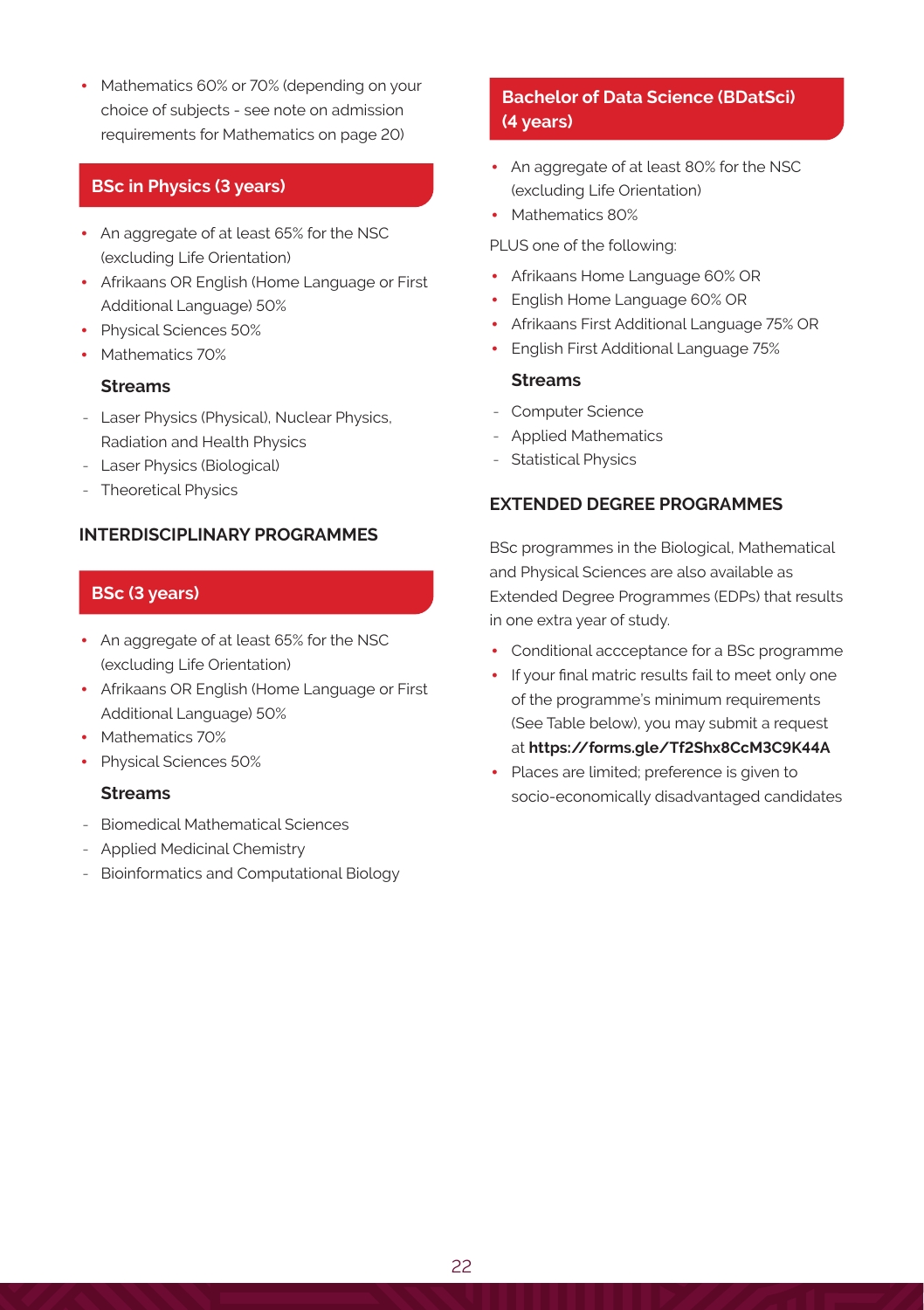# **MINIMUM ADMISSSION REQUIREMENTS FOR EDPs**

|                   | <b>BIOLOGICAL SCIENCES</b>                                                                          | <b>MATHEMATICAL AND</b><br><b>PHYSICAL SCIENCES</b>                                               |  |
|-------------------|-----------------------------------------------------------------------------------------------------|---------------------------------------------------------------------------------------------------|--|
| <b>CATEGORY 1</b> | Aggregate $\geq 55\%$<br>(Life Orientation excluded)<br>Meeting ALL other admission<br>requirements | Average $\geq 55\%$<br>(Life Orientation excluded)<br>Meeting ALL other admission<br>requirements |  |
| <b>CATEGORY 2</b> | Mathematics 50%<br>Meeting ALL other admission<br>requirements                                      | Mathematics 60%<br>Meeting ALL other admission<br>requirements                                    |  |
| <b>CATEGORY 3</b> | <b>Physical Sciences 40%</b><br>Meeting ALL other admission<br>requirements                         |                                                                                                   |  |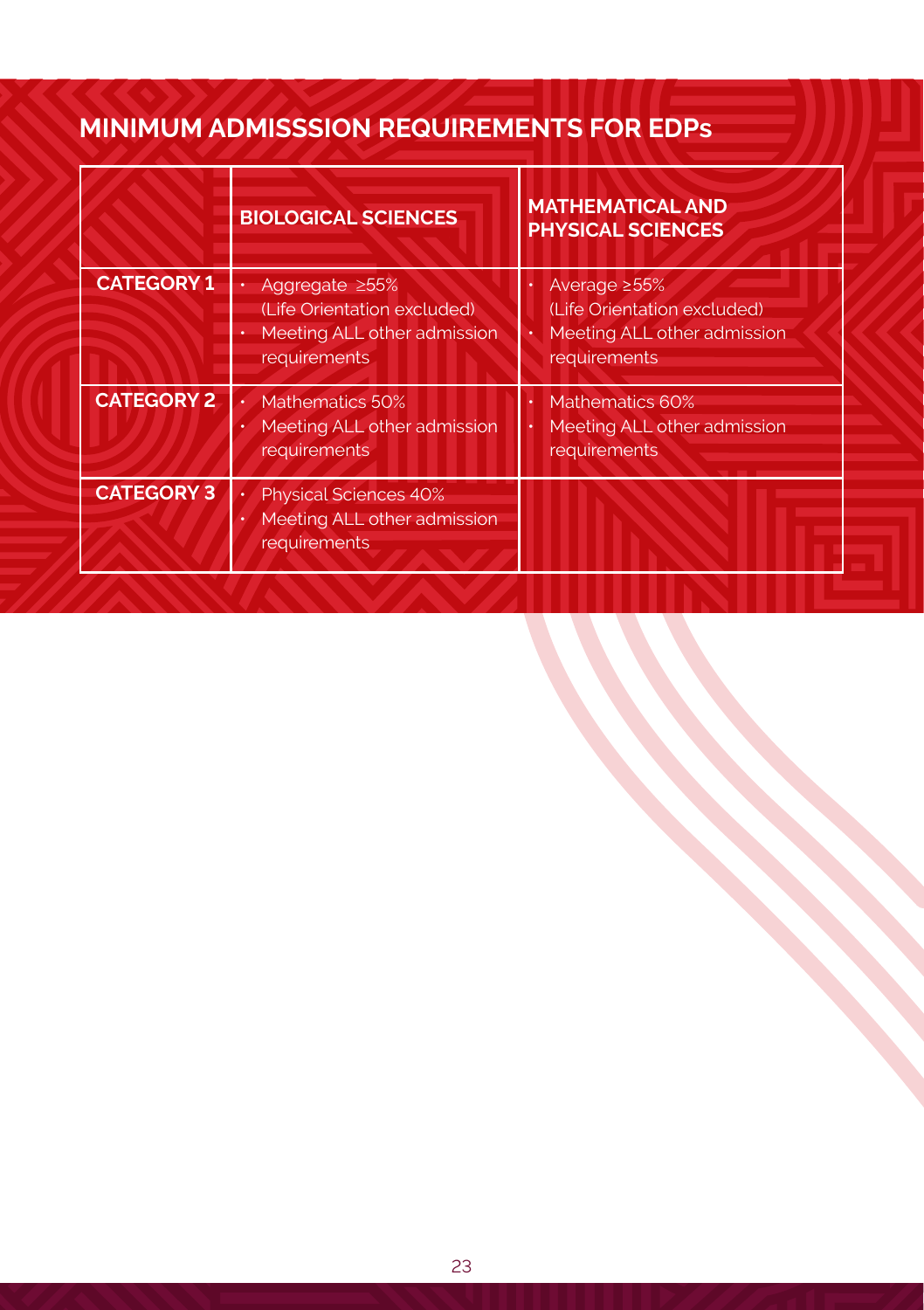# **FACULTY OF THEOLOGY**

The Faculty of Theology at Stellenbosch University is an ecumenical faculty that provides academic training in Christian theology according to different confessional convictions and church traditions.

### **Medium of instruction**

Parallel-medium lectures and tutorials in Afrikaans or English as viable, otherwise doublemedium lectures and tutorials in Afrikaans and English in the same class. A few modules are presented in English with simultaneous interpretation into Afrikaans.

# **BTh (Bachelor of Theology) (3 years)**

• An NSC aggregate of at least 60% (excluding Life Orientation)

## **BDiv (Bachelor of Divinity) (4 years)**

The BDiv programme offers undergraduate training in church ministry. Ministry candidates in the Dutch Reformed Church (DRC) or Uniting Reformed Church (URC) complete the BDiv and the MDiv. DRC candidates also need to obtain the Postgraduate Diploma in Theology (Christian Ministry). Presbyterian, Anglican and Volkskerk ministry candidates are trained further by their denominations.

• An NSC aggregate of at least 60% (excluding Life Orientation)

### **Extended Degree Programmes (+1 year)**

Candidates for the BTh and the BDiv may come into consideration for the Extended Degree Programme, which entails that the modules of the first year are spread over two years.

- An NSC aggregate of at least 55% but below 60% (excluding Life Orientation)
- An interview with the Dean or a representative
- This is a selection programme as limited spaces are available